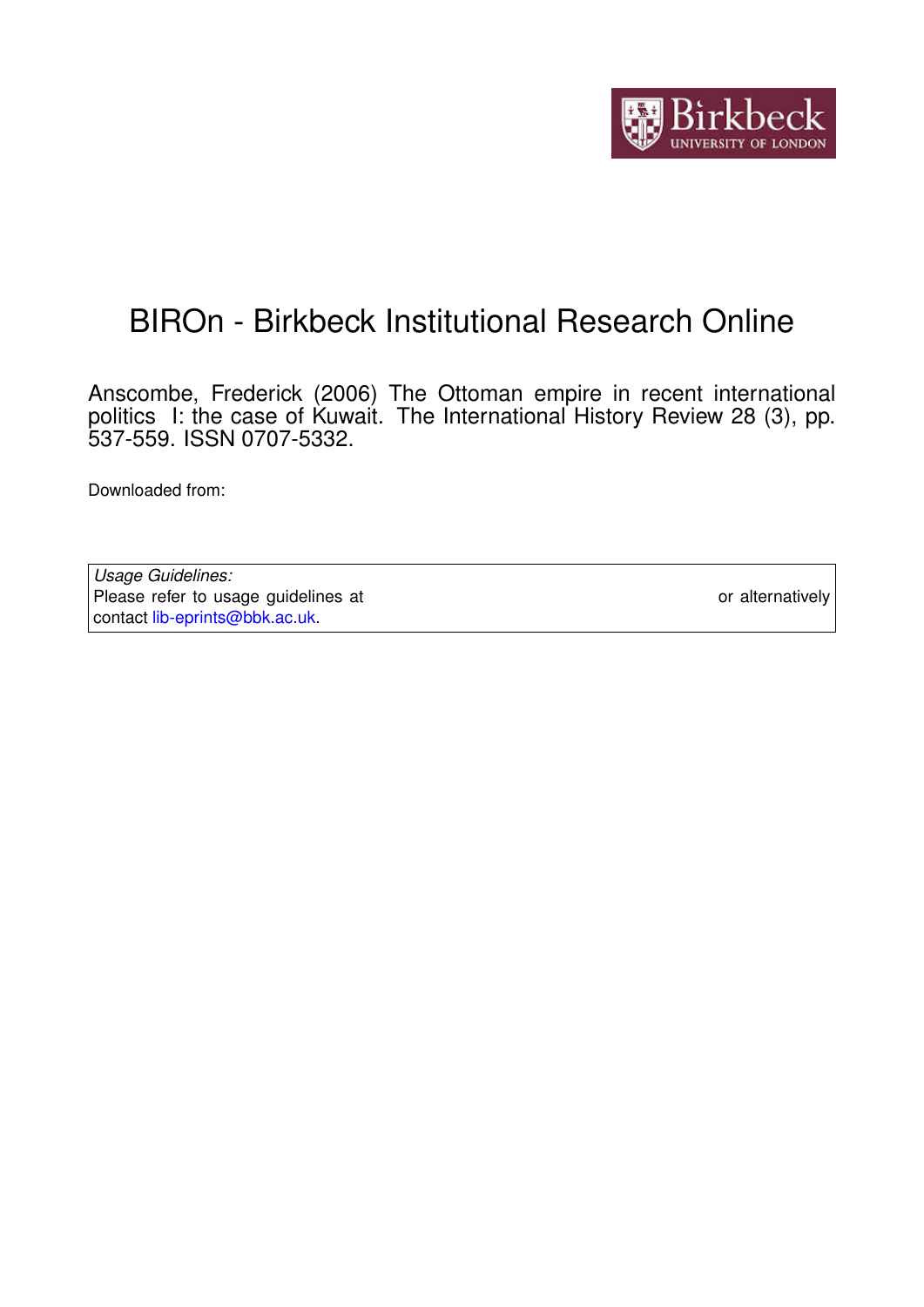

### **Birkbeck ePrints: an open access repository of the research output of Birkbeck College**

[http://eprints.bbk.ac.uk](http://eprints.bbk.ac.uk/)

Anscombe, Frederick F. (2006). The Ottoman empire in recent international politics - I: the case of Kuwait. *The International History Review* **28** (3) 537-559.

This is an exact copy of a paper published in *The International History Review* (ISSN 0707-5332). Copyright and all rights therein are retained by authors or by other copyright holders. © *The International History Review.* No part of The International History Review may be reproduced, stored in a retrieval system, or transmitted, in any form or by any means, electronic, mechanical, photocopying, recording, or otherwise, without the prior written permission of The International History Review.<http://www.sfu.ca/ihr/index2006.htm>

Citation for this copy:

Anscombe, Frederick F. (2006). The Ottoman empire in recent international politics - I: the case of Kuwait. *London: Birkbeck ePrints.*  Available at: <http://eprints.bbk.ac.uk/archive/00000576>

Citation as published:

Anscombe, Frederick F. (2006). The Ottoman empire in recent international politics - I: the case of Kuwait. *The International History Review* **28** (3) 537- 559.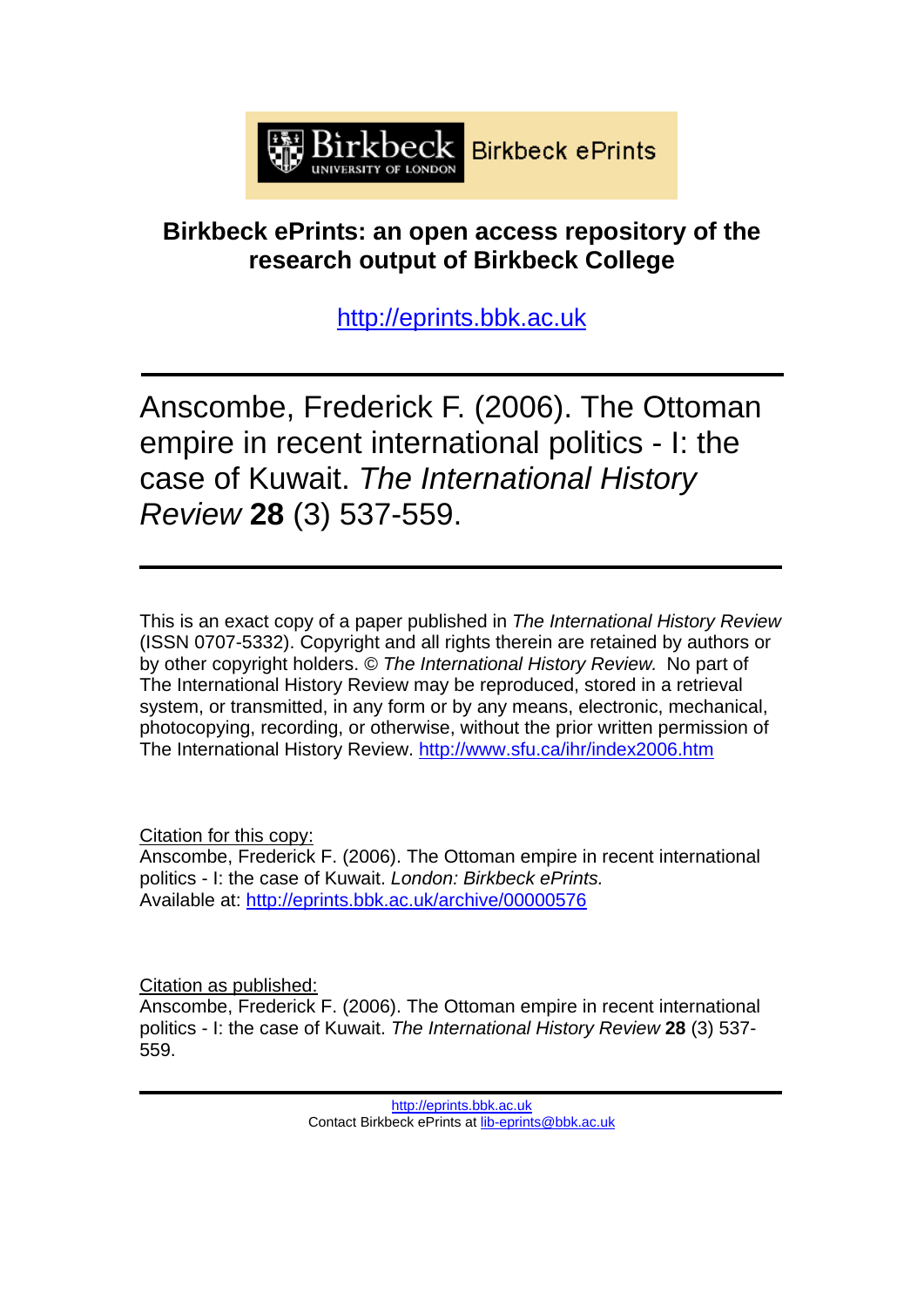$\overline{a}$ 

## The Ottoman Empire in Recent International Politics **‒** I: The Case of Kuwait

IVEN THAT MORE than 150 years have passed since the tsar of Russia,<br>Nicholas I, first called the Ottoman Empire 'the Sick Man of<br>Europe', and that we are not far from the centenary of the Sick<br>Man's death, the role the emp Nicholas I, first called the Ottoman Empire 'the Sick Man of Europe', and that we are not far from the centenary of the Sick Man's death, the role the empire plays in both regional and international politics is surprising. Governments across much of the territory once part of the empire have used accepted, nurtured images of Ottoman oppression or decadence to boost national solidarity and also, on occasion, to promote controversial policies. While the fate of Armenians in the First World War currently receives the widest public attention, in the recent past other contentious disputes in formerly Ottoman lands, from Yugoslavia to Iraq, also have fed off politicized history. As a rule, the Ottoman history cited by political activists is slanted at best, or pernicious at worst. Yet such histories attract credulous audiences, not only within the countries concerned, but also internationally. The reluctance of the North Atlantic Treaty Organization (NATO) to intervene in the wars of Yugoslavia's disintegration, to cite one well-known example, arose from belief in Balkan 'national' versions of history characterized by ethnic conflict, including oppression under the Ottomans: efforts to halt 'ancient hatreds' would be futile, because Muslim, Orthodox, and Catholic always have slaughtered each other in the Balkans.<sup>1</sup> In the Yugoslav case and others, the motives and credibility of the political activists who cited Ottoman history deserved to be treated with greater scepticism than they were.

Although few people alive today have a personal memory of life in the Ottoman Empire, the stark, nationalist reading of its history is readily accepted because many carry in their hearts and minds a strong vision of what it must have been like. School curricula and popular mythology in most post-Ottoman nation states have cultivated an image of the empire

*The International History Review*, xxvIII. 3: September 2006, pp. 473-708. - © *The International History Review.* All International Rights Reserved.

<sup>&</sup>lt;sup>1</sup> For the effect of Robert Kaplan's shallow *Balkan Ghosts* (1993) on the president of the United States, William J. Clinton, and his advisers, see, e.g., *Yugoslavia and Its Historians: Understanding the Balkan Wars of the s*, ed. N. Naimark and H. Case (Stanford, ), p. xv, and S. Ramet, *Balkan Babel: The Disintegration of Yugoslavia from the Death of Tito to the Fall of Milošević* (Boulder, 2002), p. 395.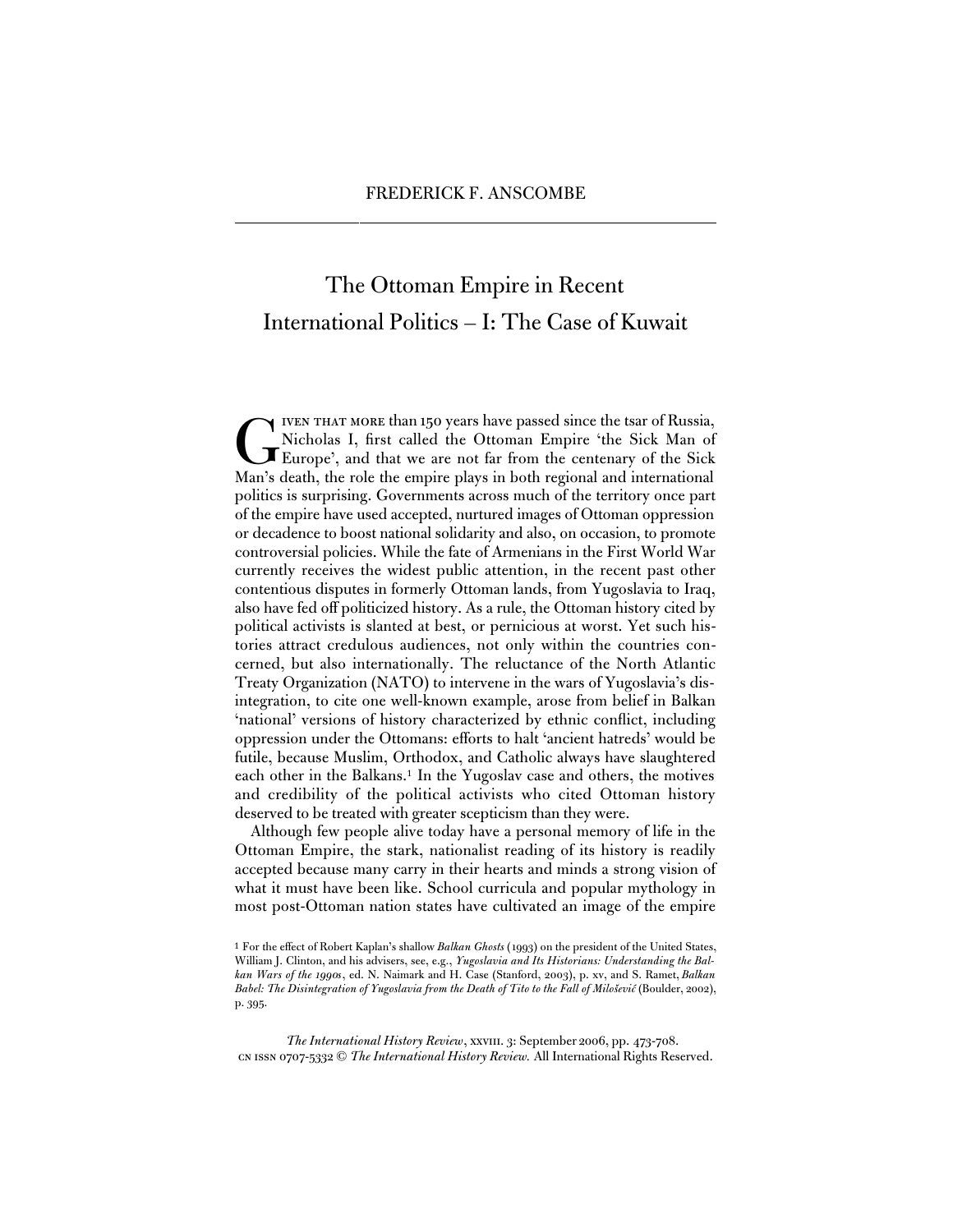that paints 'the Terrible Turk' as the antonym of desired national characteristics and as solely responsible for relative political or economic backwardness.<sup>1</sup> A variation on this tendency can be seen in Turkey, which experienced a revulsion against the imperial legacy following the founding of the republic in 1923.<sup>2</sup> The incontrovertible, widespread misery that accompanied each stage of the empire's break-up makes this negative image easily believable.

Among the most effective tools for working the anti-Ottoman message into the national, and nationalist, histories of the successor states has been their control of education and the media. The state in the Balkans, Turkey, and the Arab lands has tended to control, either directly through finance and administration or indirectly through legislated restrictions, not only schools and television but also the academy (universities, research institutes, and publishing houses), in which state-sponsored national history predominates. Universities in the successor states have produced surprisingly few historians of the empire; the training they offer has been geared to producing specialists in national history during the Ottoman period. The proclivity of such historians to concentrate on the 'national rebirth' and 'independence struggle' phases of their nations' Ottoman past has been one sign of the strength of the national paradigm.<sup>3</sup> The propagandist model of history, pushed by the state, has established effective boundaries to deviation: scholars and literati who have strayed over them have risked public vilification and harassment. The prosecution of Orhan Pamuk by the Turkish government in 2005 for comments about the killing of Armenians in the First World War is a recent, high-profile example.

The stereotype of 'Turkish domination' fostered by nation-builders gives a veneer of historical justification to extremist politics. While the policies promoted by skewed history may face criticism from international law and human rights, the 'history' disseminated to justify them to public opinion has lived on and proved influential abroad as well as at home. Every citation of Ottoman history to explain current events warrants more critical attention.

<sup>1</sup> See C. Jelavich, *South Slav Nationalisms: Textbooks and Yugoslav Union before 1914* (Columbus, ); and *Oil on Fire? Textbooks, Ethnic Stereotypes, and Violence in Southeast Europe*, ed. W. Höp $ken$  (Hanover, 1996).

<sup>2</sup> See B. Ersanlı, 'The Ottoman Empire in the Historiography of the Kemalist Era: A Theory of Fatal Decline', in *The Ottomans and the Balkans: A Discussion of Historiography*, ed. F. Adanır and S. Faroqhi (Leiden, 2002), pp. 115-54.

<sup>3</sup> M. Todorova, 'The Ottoman Legacy in the Balkans', and K. Barbir, 'Memory, Heritage, and History: The Ottomans and the Arabs', in *Imperial Legacy: The Ottoman Imprint on the Balkans and the Middle East*, ed. L. C. Brown (New York, 1996), pp. 45-77, 100-14; R. Abou-el-Haj, 'The Social Uses of the Past: Recent Arab Historiography of Ottoman Rule', *International Journal of Middle East*  $Studies$ , xiv (1982), 185-201; G. Hering, 'Die Osmanenzeit im Selbstverständnis der Völker Südosteuropas', in *Die Staaten Südosteuropas und die Osmanen*, ed. H. G. Majer (Munich, 1989), pp. 355-80.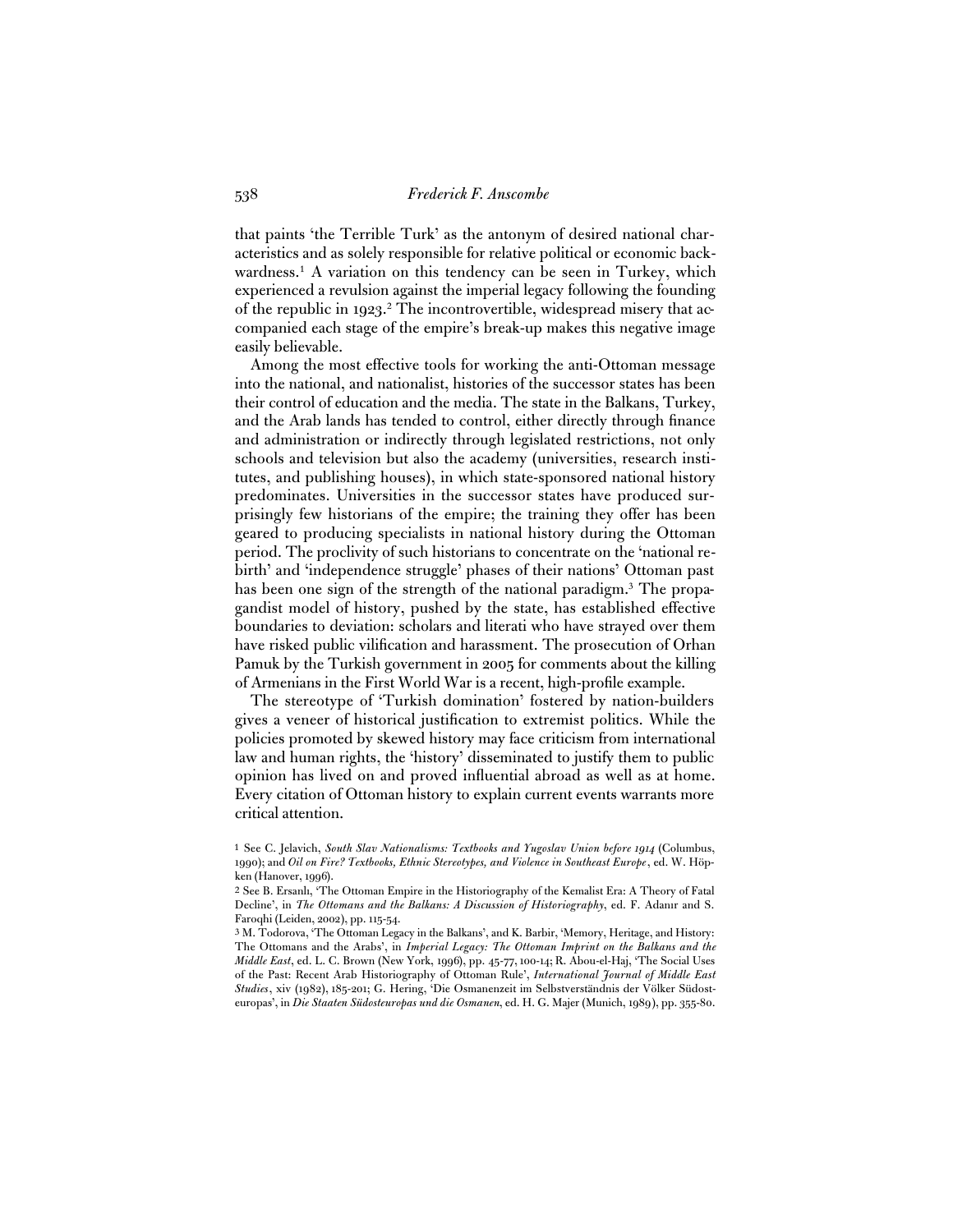Manipulation of Ottoman history, which takes several forms, has been applied to a variety of national purposes other than nation-building. The straw man of the 'Terrible Turk' is used to mobilize popular antagonism towards everything Muslim and/or Turkish, most pervasively in the Balkan states. Whereas Arab nationalist regimes, such as Baathist Iraq and Syria, have placed greater emphasis on the anti-Turkish, rather than anti-Muslim, message, the secular regime in Turkey has stressed the weakness of the explicitly Muslim Ottoman state and the problems caused by other ethnic groups, both Muslim and Christian. Similarly, selective evidence from the Ottoman era is used to build support for a specific goal, usually a claim to land. The two manipulations have been most effective when used in tandem. The purposes to which manipulated, politicized, history lends itself include both domestic and foreign policy issues. Five categories of politics in the guise of Ottoman history have recurred regularly since the end of the empire in 1923.

The first category is border disputes arising from the dissolution of the Ottoman Empire. Some cases of politics-as-history claim that territories were wrongfully divided from their natural ethnic, social, or economic hinterlands. The most widely known instances are the long-running dispute over Macedonia and the briefly realized Iraqi claim to Kuwait. In the case of Macedonia, historical and ethnic claims to territory based on Ottoman and pre-Ottoman history have been asserted by Greece, Bulgaria, Serbia, and the Macedonian Slavs; the historical disputes continued long after the Balkan Wars of 1912-13, fought to decide the fate of Ottoman Macedonia.<sup>1</sup> In the case of Kuwait, the Iraqi version of history, since the 1930s, claims that Kuwait was an integral part of Ottoman Iraq until the British in bought the allegiance of a Kuwaiti sheikh with a secret treaty. Other territorial disputes have included those between Turkey and Britain and Iraq over Mosul; Turkey and Syria over Alexandretta; Qatar and Bahrain over the Hawar islands and Zubara; and over the status of Lebanon as a historically legitimate entity independent of Syria.<sup>2</sup> While the idea of historic oppression by the Ottomans plays a part in these disputes, the salient form of historical distortion is the avowal of claims 'legitimated' by manufactured, misinterpreted, or anecdotal evidence from the Ottoman era.

<sup>1</sup> B. Jelavich, *History of the Balkans: The Twentieth Century* (Cambridge, 1983), pp. 89-95; M. Mazower, *The Balkans: A Short History* (New York, 2000), pp. 98-106. On recent historical disputes, see Ramet, *Balkan Babel*, pp. 176-7, 184-8; L. Danforth, *The Macedonian Conflict: Ethnic Nationalism in a Transnational World* (Princeton, 1995); *The New Macedonian Question*, ed. J. Pettifer (New York, 1999).

<sup>2</sup> For Syria and the Lebanon, see D. Pipes, *Greater Syria: The History of an Ambition* (Oxford, 1990); P. Khoury, *Syria and the French Mandate: The Politics of Arab Nationalism, 1920-45* (Princeton, 1987); and N. Weinberger, *Syrian Intervention in Lebanon: The 1975-6 Civil War* (Oxford, 1986). For Iraq, see C. Tripp, *A History of Iraq* (Cambridge, 2002).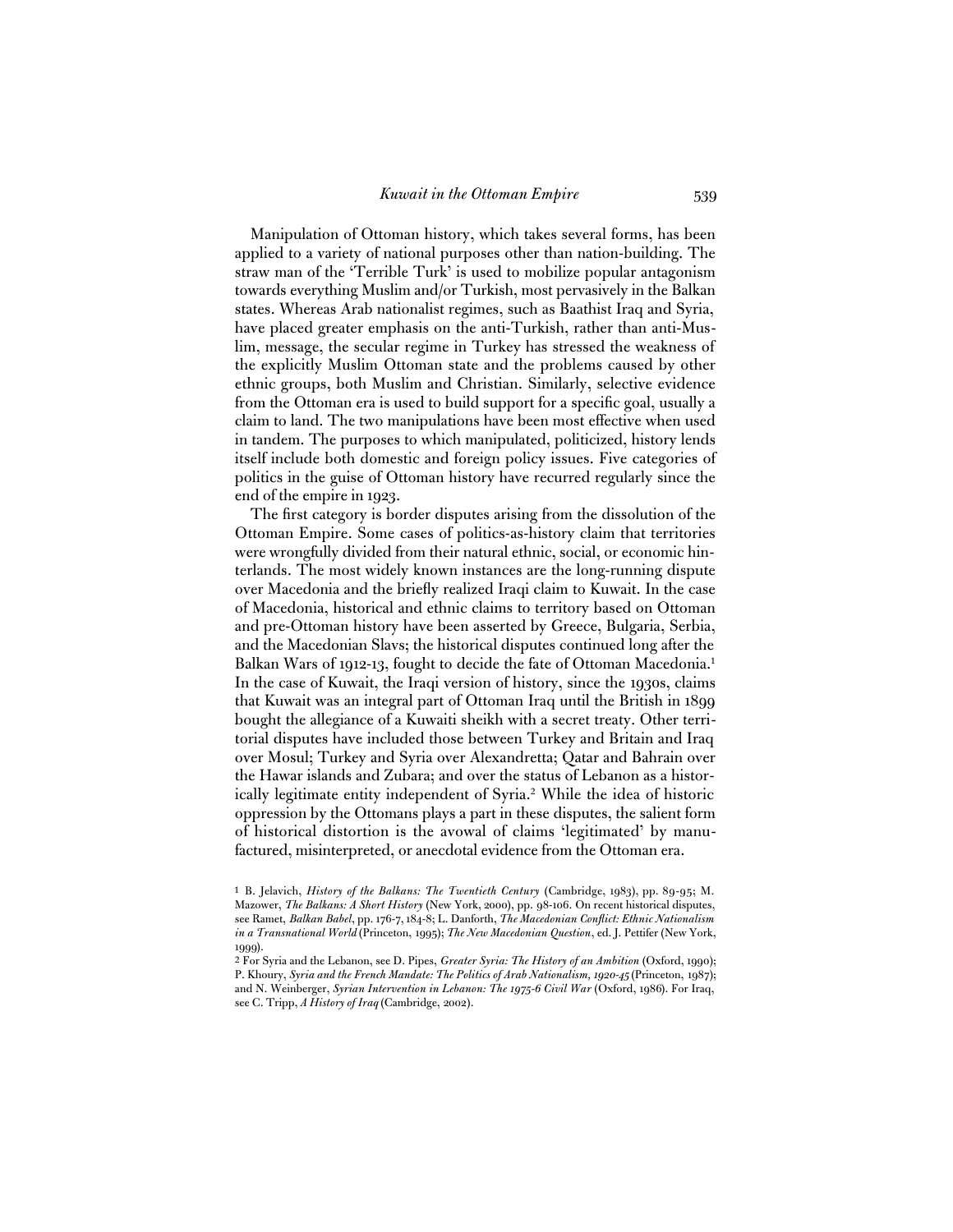#### *Frederick F. Anscombe*

The second category is claims to sacred land. The most obvious cases of the use of Ottoman 'history' to assert rights to 'historic heartlands' not inhabited predominantly by members of the group making the claim are Kosovo and Palestine. Serbs have treated Kosovo as crucial to their national identity, despite having been a minority of its inhabitants since at least the nineteenth century.<sup>1</sup> According to their version of their history, the Ottoman Empire stripped them of control over Kosovo following the battle of Kosovo Polje in 1389, in which the Serbian king, Lazar, chose a heavenly kingdom over the preservation of his earthly one. Later, in 1690, the Ottomans supposedly drove Serbs out of Kosovo and resettled the land with Albanians to ensure that the evicted Serbs could not return.<sup>2</sup>

In the dispute over Palestine, the first generations of Zionists expressed their idea of the area under Ottoman rule with the slogan 'a land without a people for a people without a land'. They implied that Palestine was sparsely populated in the late Ottoman period, impoverished by government incompetence, corruption, and inability to stop Bedouin banditry.<sup>3</sup> Immigration by Zionists could only benefit Palestine, by making the desert bloom, an idea developed by later propagandists who assert that a Palestinian state would implode, as it could not develop a sustainable economy. Palestinians have responded by highlighting the vibrancy of the Arab communities in Palestine before the onset of significant Zionist immigration.<sup>4</sup> The debates over the history of Ottoman Palestine have led recently to research in quantities unusual in the successor states; more unusual has been the freedom to challenge the nationalist history enjoyed by Israeli scholars, among whom are some of the best Ottomanists at work today.<sup>5</sup>

The third category is the origins of the communities of Muslims in

<sup>1</sup> Determination of the ethnicity of Ottoman populations before the nineteenth century is a practical impossibility, for reasons to be discussed in the second article of this series.

<sup>2</sup> On the importance of Kosovo to Serbia's sense of history, see A. Dragnich and S. Todorovich, *The Saga of Kosovo: Focus on Serbian-Albanian Relations* (Boulder, ), and D. Batakovi≥, *The Kosovo Chronicles* (Belgrade, 1992).

<sup>3</sup> B. Netanyahu, *A Place among the Nations: Israel and the World* (New York, 1993), pp. 36-45; J. Peters, *From Time Immemorial: The Origins of the Arab-Jewish Conflict over Palestine* (New York, ). See also the standard-setting H. Sachar, *A History of Israel: From the Rise of Zionism to Our Time* (New York, 1976), p. 20, and M. Gilbert, *Israel: A History* (London, 1998). Gilbert writes of vibrant Jewish communities living in Palestine 'despite the dull hand of Turkish bureaucracy' (p. 19). He asserts that the Jewish population had risen to roughly one-quarter of the Arab population already by 1914 (p. 30), even though research in Ottoman population statistics has shown this figure to be false. On Ottoman Palestine, see J. McCarthy, *The Population of Palestine: Population History and Statistics* of the Late Ottoman Period and the Mandate (New York, 1990), pp. 5-24.

<sup>4</sup> B. Doumani, 'Rediscovering Ottoman Palestine: Writing Palestinians into History', *Journal of Palestine Studies*, xxi (1992), 5-28. See also idem, *Rediscovering Palestine: Merchants and Peasants in Jabal Nablus, 1700-1900* (Berkeley, 1995).

<sup>5</sup> On Ottoman Palestine, see, e.g., H. Gerber, Ottoman Rule in Jerusalem, 1890-1914 (Berlin, 1985), and Palestine in the Late Ottoman Period, ed. D. Kushner (Jerusalem, 1986). Gerber and other Israeli scholars have shown unusual interest in Ottoman subjects unrelated to their homeland's past.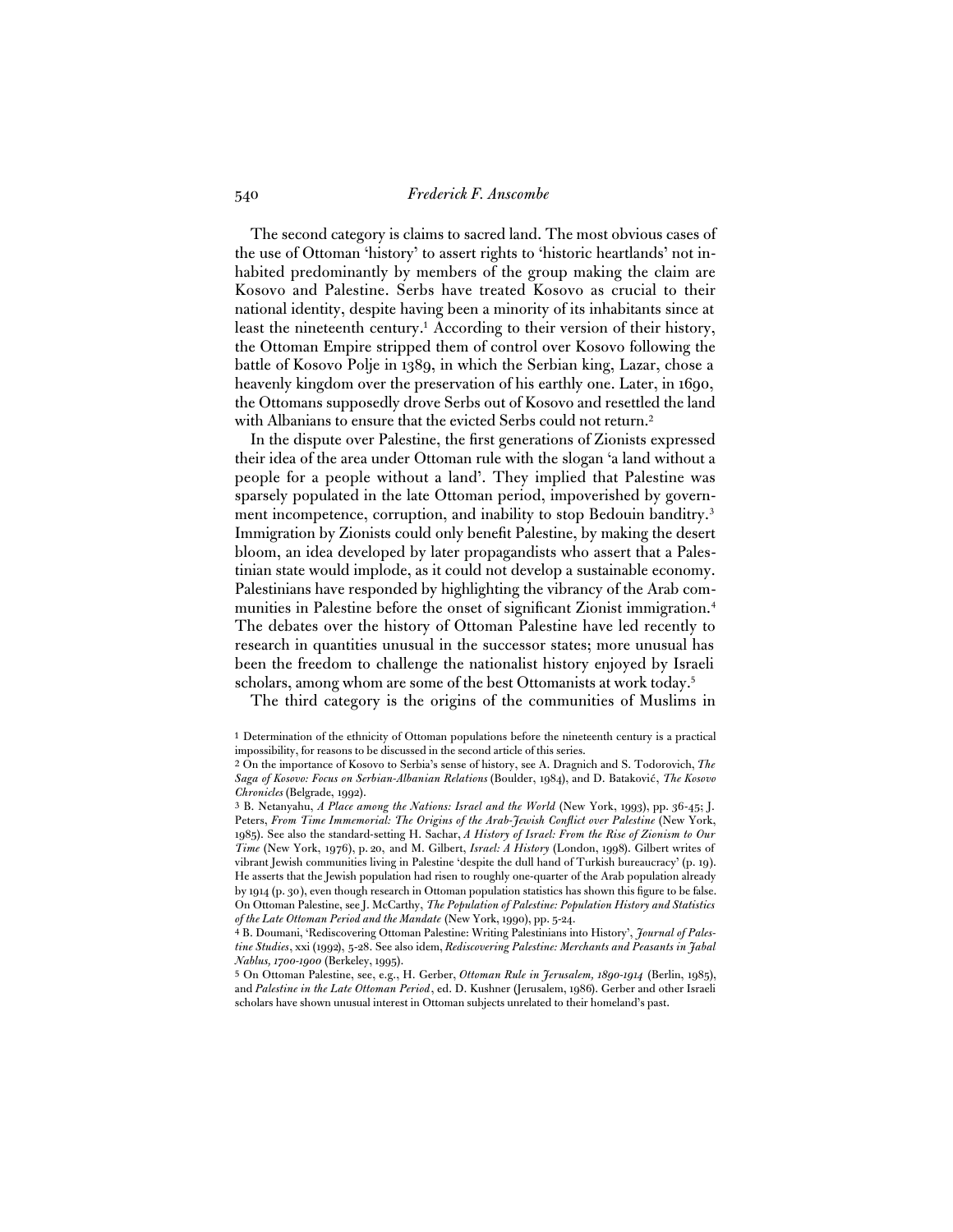Europe. Balkan states have repeatedly wished to solve a 'problem' inherited from the Ottoman Empire: the continued existence of large Muslim minorities. At root, this is a product of an enduring desire to be recognized as 'European', rather than as 'Oriental' and thus dim, decadent, and despotic. Significant Muslim populations are blemishes on the Balkan nations' self-image. To determine the exact origins of Balkan Muslim populations is impossible, but they include local converts, Turkish-speaking settlers, relocated refugees, and migrants. While nation-builders in the Balkans have preferred to view Muslims as descendants of local converts, rather than of Turkish settlers, the issue of conversion presents its own ideological problems. How could members of the nation 'turn Turk'? Forced conversion has been one ready explanation.<sup>1</sup> Bulgaria, faced with economic and political sclerosis in the 1980s, initiated a programme designed to Bulgarize its large Turkish minority that took previous attempts to 'renationalize' both Bulgarian- and Turkish-speaking Muslims to a more brutal level. Official history claimed that the large Turcophone Muslim minority was not ethnically Turkish but descended from Bulgarians forcibly converted to Islam in the seventeenth century. This *ersatz* history was hardly to the taste of Bulgaria's Turks, tens of thousands of whom fled the country to escape the renunciation of their religion and the acceptance of Bulgarian names forced upon them at gunpoint.<sup>2</sup>

The issue of the origin of Muslim populations also played an obvious role not only in Kosovo, but also in the war in Bosnia. Serbs (and to an extent Croats) portrayed Bosnian Muslims as descendants of Serbs (or Croats) whom the Ottomans forced or enticed to convert. Thus, the absorption of Bosnia into Serbia and Croatia would right an anomaly inherited from the Ottoman Empire. Bosnia's Muslims traced their roots to the independent medieval kingdom of Bosnia, which, supposedly, had been a stronghold of non-Catholic, non-Orthodox, Bogomil Christianity.<sup>3</sup> Even in Albania with its Muslim majority, national history tends to explain conversion as a simple issue of convenience, as Albanians supposedly never cared much about religion.<sup>4</sup> On these grounds, Enver Hoxha's

4 S. Skendi, *Balkan Cultural Studies* (Boulder, 1980), pp. 151-67.

<sup>1</sup> For modern attitudes to conversion, see A. Zhelyazkova, 'Islamization in the Balkans as an Historiographical Problem: The Southeast European Perspective', in *Balkans*, ed. Adanır and Faroqhi, pp. 223-66. See also M. Todorova, *Imagining the Balkans* (Oxford, 1997), pp. 162-8 for historiographic tendencies in south-eastern Europe, including the issue of conversion.

<sup>2</sup> On Bulgaria's Turkish minority, see M. Neuburger, *The Orient Within: Muslim Minorities and the Negotiation of Nationhood in Modern Bulgaria* (Ithaca, 2004). On the anti-Turkish policies of the Bulgarian government during the 1980s, see *The Turks of Bulgaria: The History, Culture, and Political* Fate of a Minority, ed. K. H. Karpat (Madison, 1991).

<sup>&</sup>lt;sup>3</sup> For a review of these tendencies, see N. Malcolm, *Bosnia: A Short History* (New York, 1996) and idem, *Kosovo: A Short History* (New York, 1999). The claim of Bogomil roots for Bosnia's Muslims is challenged effectively by J. Fine, *The Bosnian Church: A New Interpretation* (Boulder, 1975).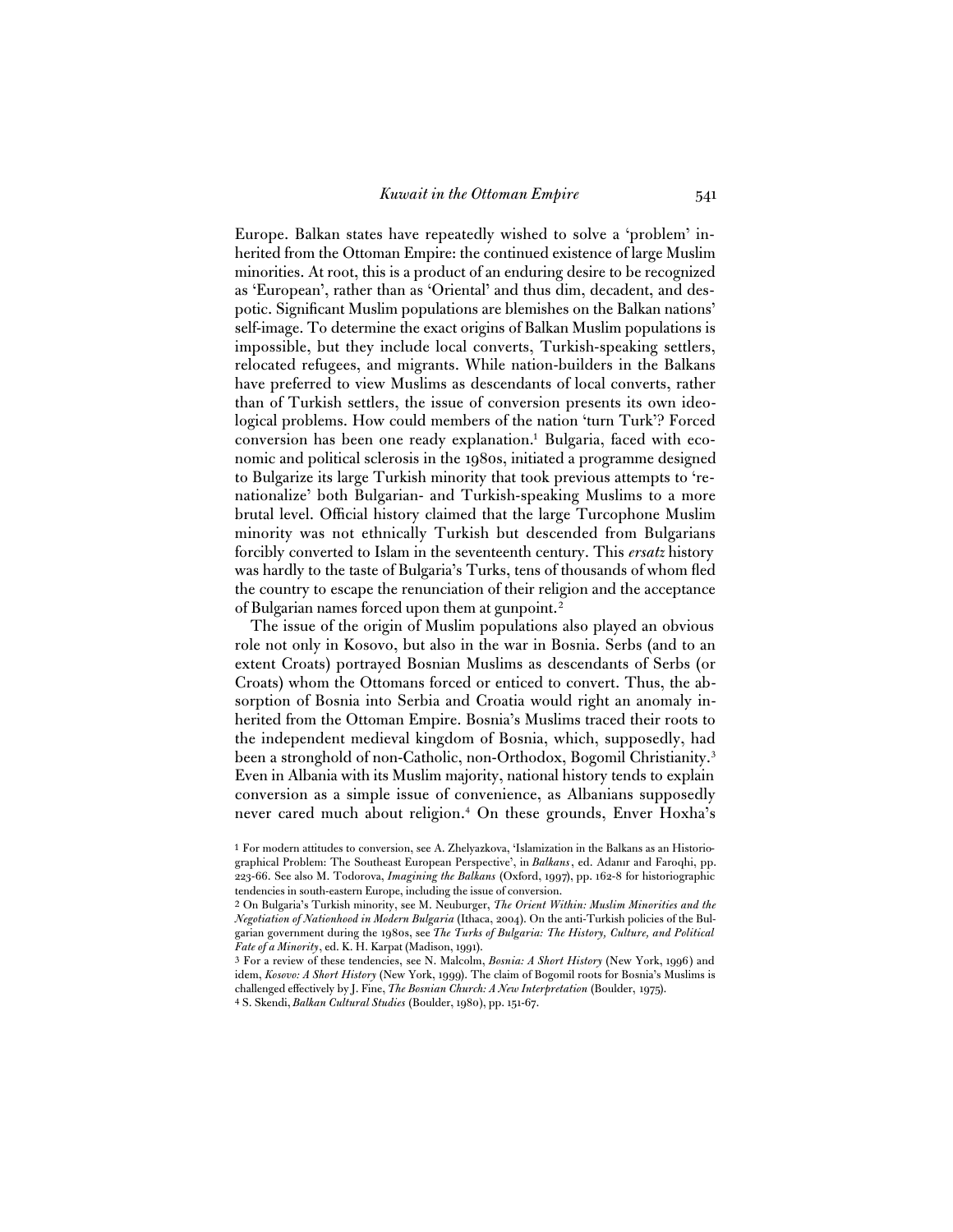regime enforced atheism. Political campaigns to obliterate Muslim minorities in the Balkans have made little use of even selective documentary evidence. In the case supported by the clearest evidence – that of the forced conversions of Bulgarians in the seventeenth century **‒** the documents cited proved to have been nineteenth-century forgeries.<sup>1</sup>

Related to the issue of the origins of Muslim communities is the fourth category: the nature of the relationship between religious and ethnic communities under Ottoman rule. While Arab nationalists assert that ethnicity separated Arabs from their Turkish overlords, the most notable case of disagreement about intercommunal relations in the Ottoman period involves Cyprus. Greek Cypriots, who seek the reunification of the island, and independence, cite a history that stresses the unity of the island and its people (in resistance to Istanbul's 'oppression'), and claims that many Turkish Cypriots are descendants of local converts to Islam during the Ottoman period. Turkish Cypriots cite a history of separation of Christian and Muslim communities on the island and claim descent from immigrants from Ottoman Anatolia.<sup>2</sup>

The fifth category is state brutality, the political condition often associated with the word Ottoman, the negative image at its purest. Relations between two members of NATO, Greece and Turkey, have been bedevilled by animosities inherited from the Ottoman period, when brutal unconventional war was waged by both sides from the Greek revolt of the 1820s to the Greek occupation of western Anatolia in 1919-22. Similarly, in the politicking over the fate of the Armenians during the First World War, Armenians charge the Ottomans (Turks) with genocide and Turks reject the charge.<sup>3</sup> Every nationalism to arise in the post-Ottoman states has claimed that 'the Turks' oppressed the nation: the 'Turkish Yoke' became a generic explanation in Balkan states for lack of economic development in comparison with Germany, France, and Britain.<sup>4</sup> The idea that the nation had sacrificed itself to save 'Europe' from the heathen horde survived into the Communist period, when nationalism might have been subverted as incompatible with class ideology. The 'Turkish Yoke' became the most

<sup>1</sup> M. Kiel, Art and Society in Bulgaria in the Turkish Period (Assen, 1985), and Zhelyazkova, 'Islamization'.

<sup>2</sup> See, e.g., S. Panteli, *A New History of Cyprus* (London, 1984), pp. 26-32; C. Kyrris, *History of Cyprus* (Nicosia, 1985), pp. 253-91; A. Gazioğlu, *The Turks in Cyprus, a Province of the Ottoman Empire (1571-*1878) (London, 1990), ch. 9; H. Salih, *Cyprus: An Analysis of Cypriot Political Discord* (New York, 1968), chs. 1-2.

<sup>&</sup>lt;sup>3</sup> J. McCarthy, *Death and Exile: The Ethnic Cleansing of Ottoman Muslims, 1821-1922 (Princeton,* ); V. Dadrian, *The History of the Armenian Genocide: Ethnic Conflict from the Balkans to Anatolia to the Caucasus* (Providence, 1995).

<sup>4</sup> Kiel, *Art and Society*, pp. 33-5, offers a good critique of what he terms the dominant 'catastrophe theory' of the cataclysmic effects of Turkish conquest and rule.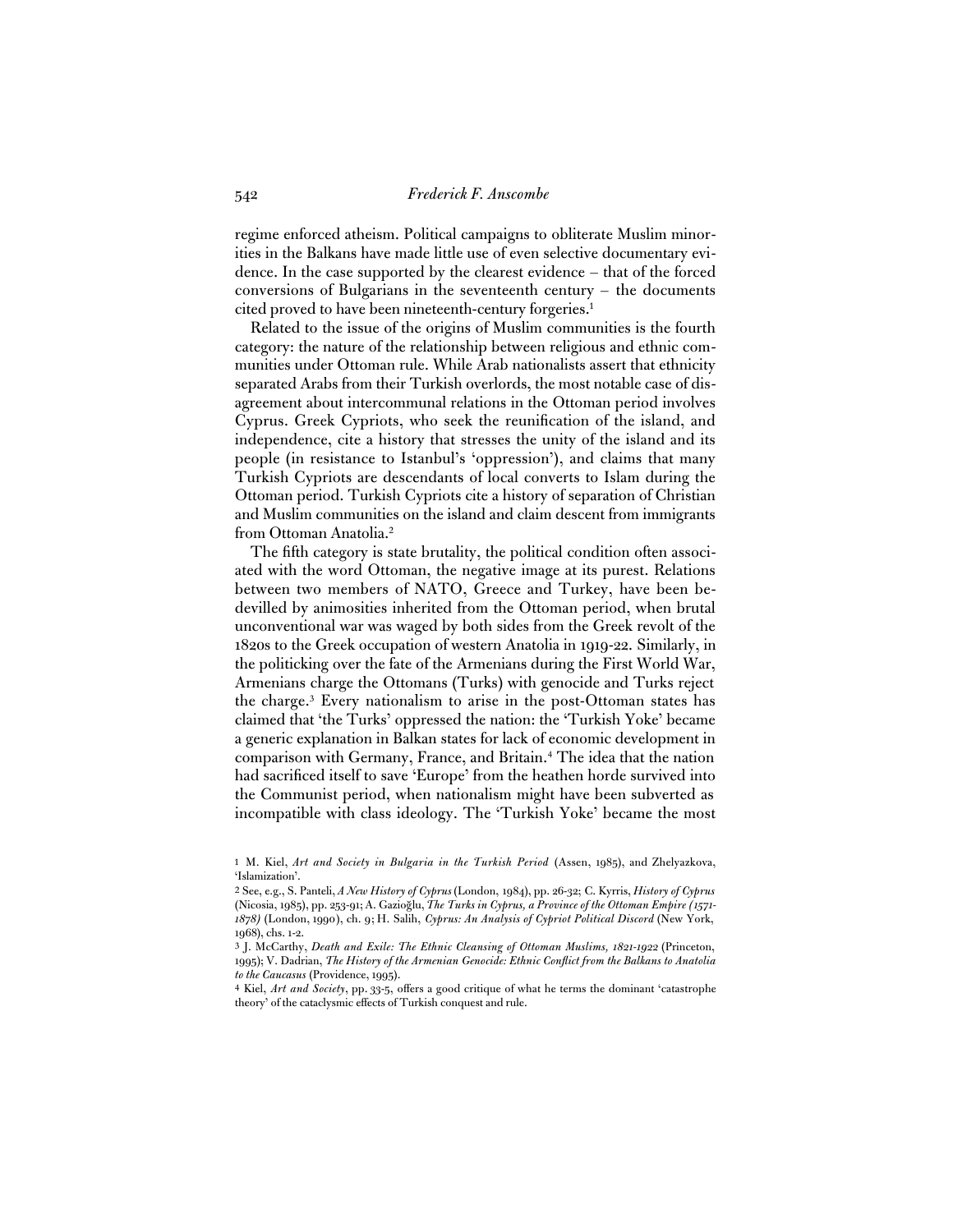acceptable explanation for the lack of both a significant capitalist class and a true proletariat, and hence the lack of enthusiasm for progressive totalitarianism.<sup>1</sup> It also helped to demonize Turkey, the powerful anchor of NATO's eastern flank. Only in Yugoslavia did the danger from old-style nationalism outweigh the benefits, given the patched-together multi-ethnic character of the state. Even in the Middle East during the post nationalist struggle for independence from British and French control, Arabs adopted the notion that Ottoman internal repression and external weakness had left them vulnerable to European imperialism.<sup>2</sup>

Several characteristics of such intersections of history and politics are worth noting. The first is the anachronism of the modern nationalists' vision. Shaping policy in the present to address a perceived problem of the past is hardly wise, even if fairly common. If the military have long been lambasted for getting ready to fight the last war, in which senior commanders held junior rank, what should be said of politicians who want to rewrite a history of which they have had no personal experience? To use 'the Turks' as justification is to betray ignorance of the nature and interests of the Ottoman state, its relationship with its subjects, and the attitudes and beliefs of the population. Such actions exaggerate the immutability of group identities, and assume that the nation state is timeless, without beginning, end, or significant evolution. This assumption, accepted unconsciously by many, became the worldwide standard only in the twentieth century, often after much bloodshed.<sup>3</sup> Officially sanctioned histories treat Muslims in the Balkans, for example, as descendants of members of the nation (be it Bulgarian, Serbian, or Albanian) who were urged or forced to convert, not only because of their membership in a nation that resisted oppression, but also because the Ottoman oppressors were as intolerant of heterogeneity among their subjects as present-day Balkan nationalist states. In Cyprus, Greek Cypriots can no more conceive of Ottoman Istanbul as having been the ultimate source of redress against misdeeds by local notables, than Turkish Cypriots can imagine a society characterized by regular interaction across communal lines (let alone passage through the lines by conversion): both groups read current nationalist norms back through the centuries. Yet the evidence for less violent, routine relations in the pre-national age is there for anyone who cares to  $look.<sup>4</sup>$ 

<sup>1</sup> For a socialist view of the Balkans under Ottoman rule, see N. Todorov, *The Balkan City, -* (Seattle, 1983).

<sup>&</sup>lt;sup>2</sup> For the path-breaking version, see G. Antonius, *The Arab Awakening* (London, 1938).

<sup>3</sup> Although focused on the suffering of Muslims, McCarthy's *Death and Exile* conveys the level of violence that accompanied each stage of the Ottoman Empire's dissolution into nation states.

<sup>4</sup> See R. Jennings, *Christians and Muslims in Ottoman Cyprus and the Mediterranean World, 1571-1640*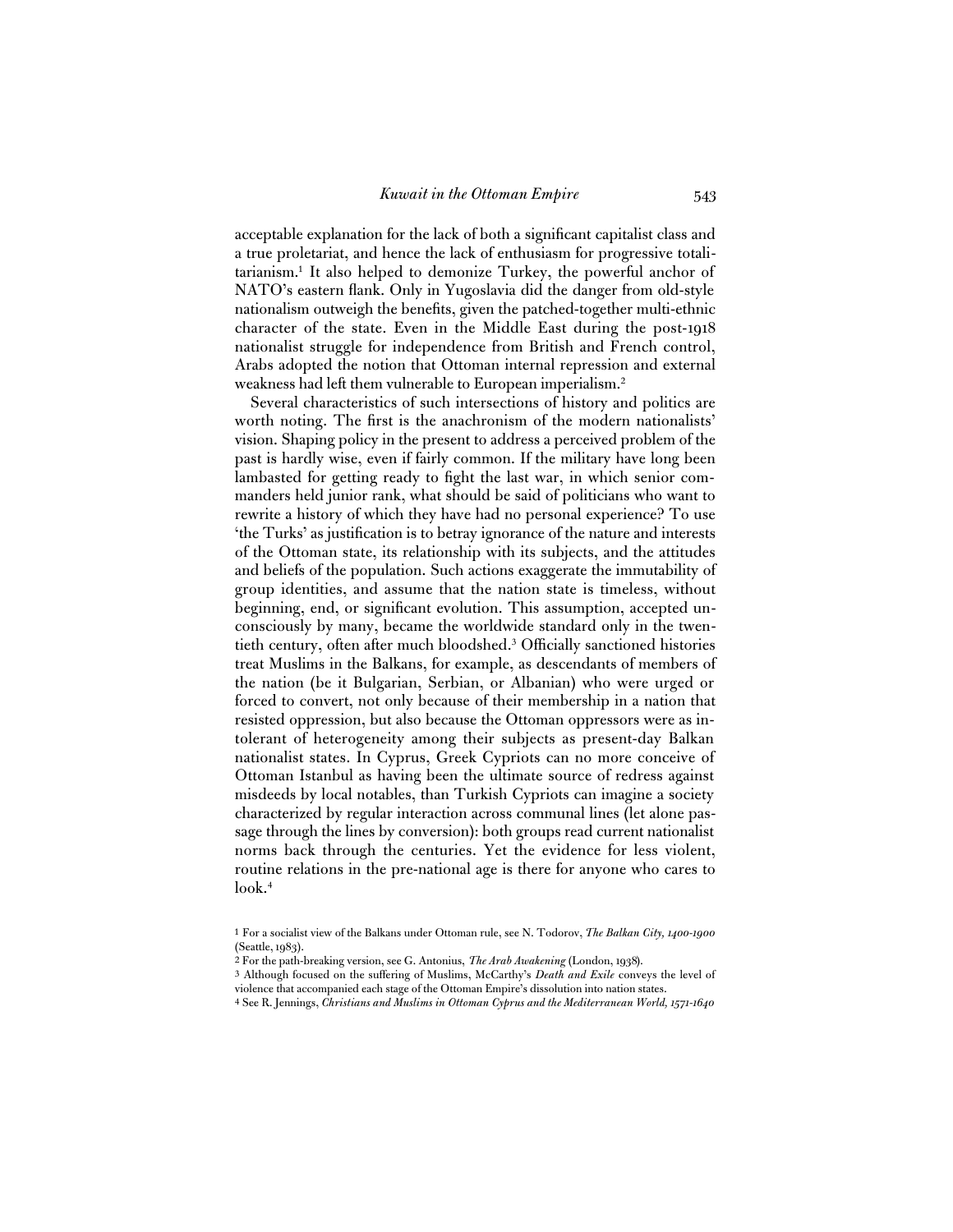#### *Frederick F. Anscombe*

Closely related to anachronism is the lack of domestic debate about these versions of national history. The successor nations to the Ottomans have no monopoly on the use of history to buttress arguments over current policy. The vindication of historical claims is one of the few remaining justifications for the offensive in international disputes that holds much credibility.<sup>1</sup> China and Japan have turned a dispute over history books used in schools into an expression of their rival political and economic ambitions in Asia. For variations on the theme of mythologized history in the United States, one can look to Washington in 2002, where supposed parallels between Saddam Hussein's aims and the Cuban missile crisis of 1962 were drawn repeatedly by those in favour of firm action in defence of freedom in the Middle East. Comparisons between post-war Iraq and the Allied occupations of Japan and Germany after 1945 also became fashionable among pundits, as did citations of lessons from Britain's struggle to control Iraq in the 1920s; they distracted attention from the debate over the extent to which US plans suited present-day conditions. Yet at least the analogies were debated in the media, particularly in newspapers such as the *New York Times*, the *Los Angeles Times*, and the *Washington Post.* In most of the Ottoman cases, dissenting voices have been weaker; populist myths have been allowed to set the parameters of debate. History is assumed to prove the justice of a claim to a territory or people.

Such myths have been constructed with impunity because Ottoman history is an orphan, lacking a guardian state able and determined to rebut derogatory assertions. The Ottoman Empire is gone, and modern Turkey is far from being its reincarnation: neither can tell Ottoman tales. Ottoman Turkish is a language as dead as the empire that used it, which makes the investigation of Ottoman records laborious and time-consuming. Nonetheless, the research proves worthwhile. Some claims have weakened in strength – those concerning Bulgarian conversion and unpopulated Palestine – partly owing to the critical mass of published scholarship.<sup>2</sup> In other cases, arguments that rest upon other than Ottoman sources leave unanswered the question: what information have we inherited from the

<sup>(</sup>New York, 1993). For the social interaction of mixed communities elsewhere in the empire, see also U. Makdisi, *The Culture of Sectarianism: Community, History, and Violence in Nineteenth-Century Ottoman Lebanon* (Berkeley, 2000); M. Greene, *A Shared World: Christians and Muslims in the Early Modern Mediterranean* (Princeton, 2000); and A. Marcus, *The Middle East on the Eve of Modernity*: Aleppo in the Eighteenth Century (New York, 1989). For an overview of intercommunal relations throughout the empire, see D. Quataert, *The Ottoman Empire, 1700-1922* (Cambridge, 2000).

<sup>1</sup> A. B. Murphy, 'Historical Justifications for Territorial Claims', *Annals of the Association of American Geographers*, lxxx (1990), 531-48.

<sup>2</sup> See, for Palestine, A. Schölch, *Palestine in Transformation, -: Studies in Social, Economic,* and Political Development, trans. W. Young and M. Garrity (Washington, 1993); Doumani, Redis*covering Palestine*; and T. Philipp, *Acre: The Rise and Fall of a Palestinian City, 1730-1831* (New York,  $(2002)$ .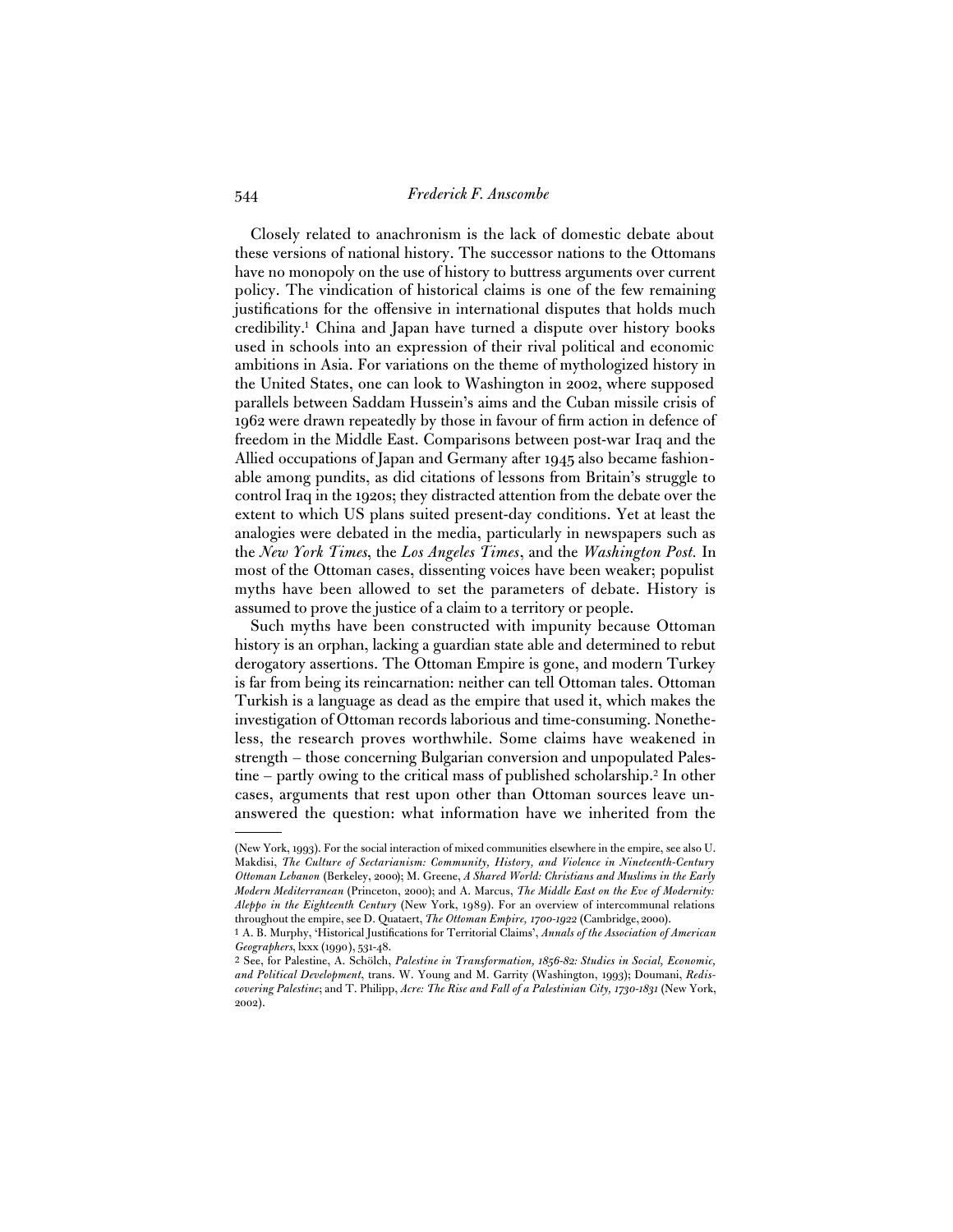Ottomans themselves?<sup>1</sup> The Ottoman records, by adding shades of grey to the black-and-white history of nationalist policy makers, reveal the folly of (mis)using history to justify policy.

This article and another to follow examine in detail the complementary cases of Kuwait and Kosovo. The former involves an attempt to erase a modern border and add territory to a nation state, whereas the latter, which focuses on the ethno-national character of one region in a nation state, has evolved into a question of secession. The two cases draw on different elements of Ottoman history: the argument over the status of Kuwait, which attracted attention shortly before the First World War, is also part of European imperial history, while that over the ethnic status of Kosovo, which dates back to the fourteenth century, belongs to the history of Ottoman domestic affairs. Although the case of Kuwait draws on the nationalist imagery of Turkish oppression, it hinges upon the interpretation of empirical evidence for a few crucial events. The arguments over Kosovo, which are less sharply focused, rely heavily upon crude images of Ottoman oppression. The two cases thus represent the range of issues involved in employing historical justifications drawing upon the Ottoman past to warrant present-day claims.

\*\*\*\*\*

ON 2 AUGUST 1990, the president of Iraq, Saddam Hussein, attacked Kuwait, and within twenty-four hours the Iraqi army had conquered the country. By the time the occupying forces were driven out in February 1991, Kuwait had been systematically looted, and about six hundred Kuwaitis taken to Iraq by Saddam's secret police are thought to have been executed. While many fellow Arabs were jealous of Kuwait's oil wealth, the brutality for which Saddam's regime was well known should have aroused sympathy for anyone falling under his control. Yet Saddam's actions proved surprisingly popular in some Arab countries, and his gamble that the contravention of international law would go unchecked almost succeeded. His near-success is explained in part by his successful disguising of his motives.

The attack on Kuwait arose from Saddam's failure to defeat Iran in the Gulf war of 1980-8. Once Iraq's inept attempt to seize Iran's oil-rich province of Khuzistan had been checked, Iraq's access to the Persian Gulf was impeded as the war zone moved in 1982 to the former border between Iraq and Iran, the Shatt al-Arab waterway and the Faw peninsula. Before risking another attack on Iran, Saddam aimed to secure his supply route by

<sup>1</sup> Malcolm's *Bosnia* and *Kosovo* are excellent examples.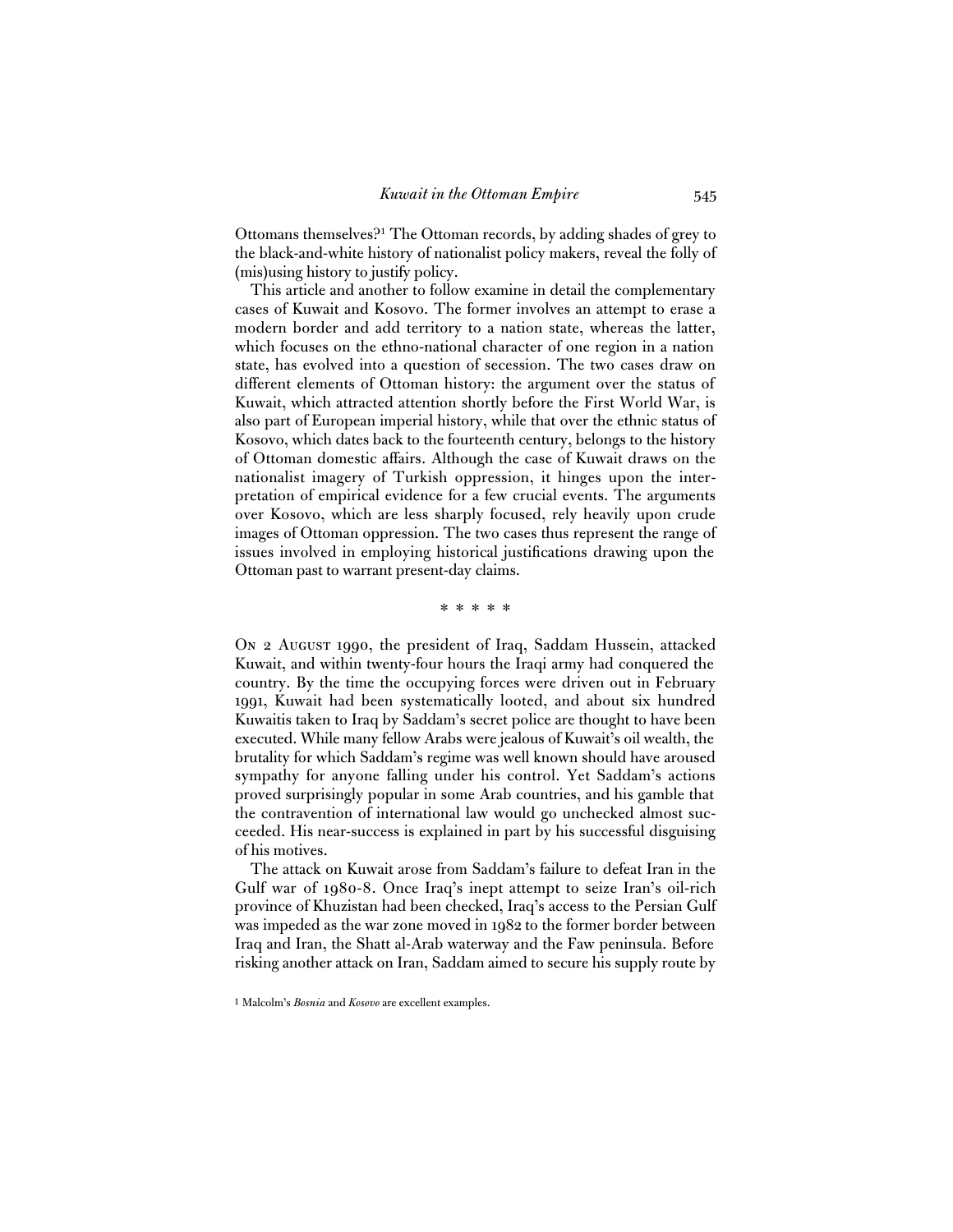seizing Kuwait's excellent port. He also needed money. With Kuwait's petroleum reserves added to Iraq's, Iraq would become the dominant voice in OPEC: the other leading producer, Saudi Arabia, would appease him once he had annihilated their mutual neighbour. Saddam made no secret of his wish to see world oil prices rise. Kuwait, which had funnelled money to Iraq to keep the Iraqi military supplied with the advanced weaponry it needed to stave off Iran's 'human wave' offensives, made the mistake of asking for repayment. By seizing the country, Saddam hoped not only to pillage the Kuwaiti treasury but also to erase one of Iraq's biggest debts. Such reasons could hardly be proclaimed publicly.<sup>1</sup>

Several months before the invasion, Iraq began to complain that Kuwait was stealing petroleum from an oil field that straddled their border. Squabbles between states well endowed with hydrocarbons usually excite little interest from those in lower-income brackets. Saddam's attempt to justify violence by reference to Ottoman history tacitly acknowledged the need for a more stirring public-relations message. That later still he added the promise to spend some of the newly acquired wealth on supporting the Palestinian cause only sweetened the propaganda (and prompted the Palestine Liberation Organization to support him, although it had received more aid from the Gulf states, including Kuwait, than from Iraq). Saddam drew upon a version of history well known to Iraqis, and it resonated with them and with other Arabs.<sup>2</sup>

Iraq's claim to Kuwait derived from the inclusion of both in the Ottoman Empire. Although Iraq, as a country, was only created after Britain's victory over the Ottoman Empire in the First World War, in the late nineteenth and early twentieth centuries, the Ottomans had treated much of the territory that became Iraq as a unified military frontier, the 'Hıtta-i Irakiye'. The notion that Iraq itself was simply the creation of the British following their victory over the Ottomans in the First World War exaggerates the artificiality of the state's territorial boundaries. While pre-First World War Kuwait was not part of the military frontier, it was part of the vilayet (province) of Baghdad and, later, Basra. Saddam alluded to that apparently shared history by claiming that Kuwait had historically been an integral part of Iraq (the 'Nineteenth Province').

Saddam was not the first ruler of Iraq to make such a claim: the Hashem-

<sup>1</sup> For standard accounts of the prelude to the Iraqi invasion, see M. E. Yapp, *The Near East since the First World War: A History to 1995* (Harlow, 1996), and M. Kamrava, *The Modern Middle East: A Political History since the First World War* (Berkeley, 2005).

<sup>2</sup> See W. Khalidi, 'The Gulf Crisis: Origins and Consequences', *Journal of Palestinian Studies*, xx, (1991), 5-28. Less satisfactory, despite its clearer emphasis on the efficacy of Saddam's 'anti-imperialist' policy regarding Kuwait, is G. Joffe, 'Middle Eastern Views of the Gulf Conflict and Its Aftermath',  $Review of International Studies, xix (1993), 177-99.$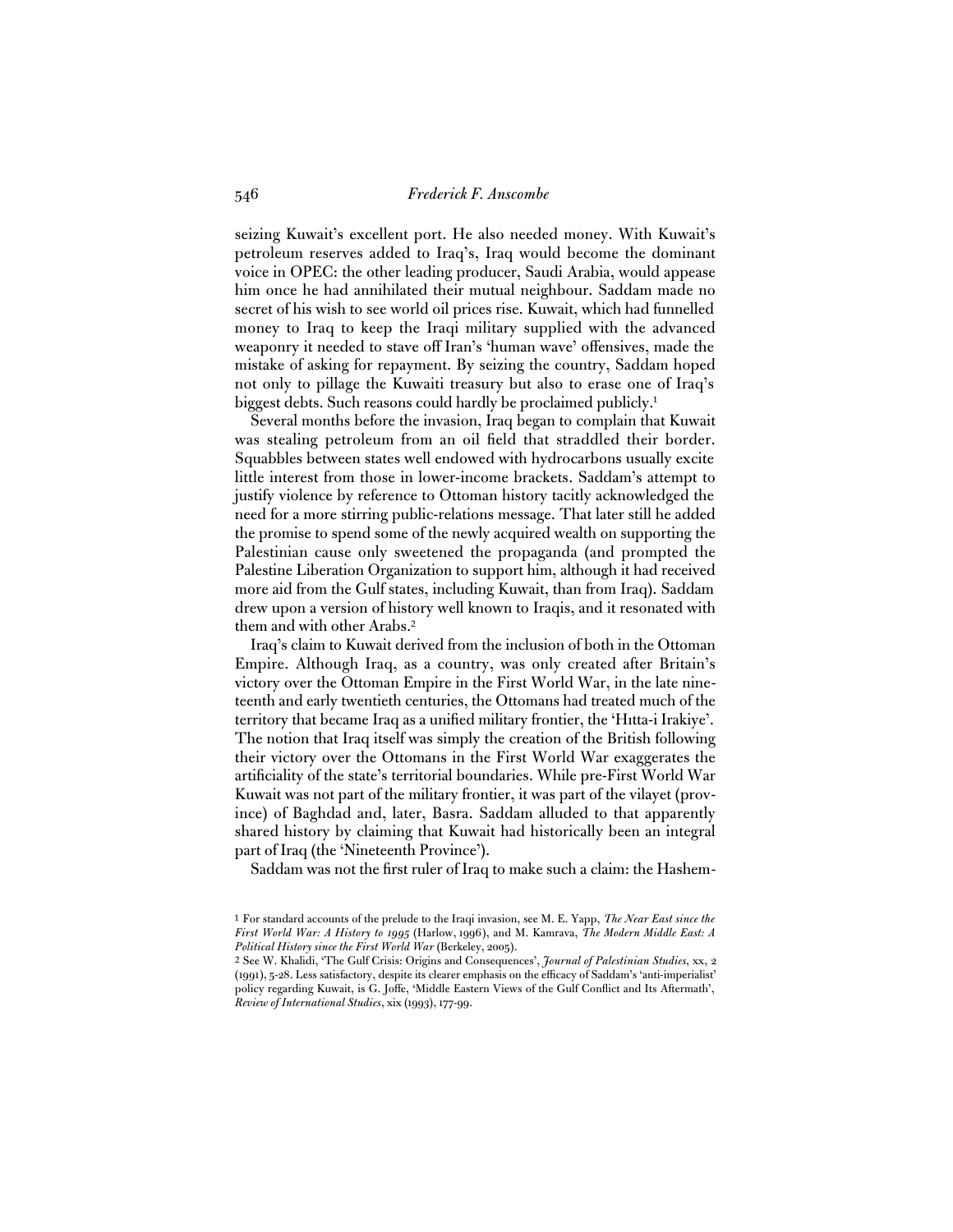ite monarchy had done so in 1938, and the republican regime of 'Abd al-Karim Qasim echoed it in 1961. The latter caused a brief war scare that brought British forces back to defend the newly independent state of Kuwait, Britain's protectorate since 1914. Iraq repeatedly stated that the territories that composed Kuwait and Iraq had been acknowledged internationally in the late nineteenth century as belonging to the Ottoman Empire, and that the Ottoman imperial government had treated one as part of the other.

The readiness of successive Iraqi regimes to cite Ottoman precedent when it suited them does not imply a serious interest in the pre-independence period of history. As an Arab nationalist, Saddam never hid his hatred for Ottoman imperialism: in 2002, he even wrote an autobiographical novel that featured his grandfather fighting heroically against 'the Turks'.1 They were a curse upon the Arab world, not only for their oppression, but also for their failure to fend off European advances. In Saddam's version of history, when 'the Arabs' saw the 'opportunity to be liberated from the darkness of the Ottoman era … malicious westerners' intervened.<sup>2</sup> In his view, by then the established view in Iraq, Britain separated the Kuwaiti 'branch' from the Iraqi 'trunk' in 1899, when the government of India made a secret agreement with the sheikh of Kuwait, Mubarak al-Sabah. The agreement was the first step towards a British protectorate over the sheikhdom, out of which the post-Ottoman state of Kuwait was created in 1961.

As Saddam's claim was baseless in international law, owing to Iraq's formal recognition in 1963 of Kuwait's independence, he appealed to the court of public opinion, both in Iraq and abroad. By casting the attempt to absorb Kuwait as the righting of a historical wrong perpetrated by immoral European imperialists acting illegally, he tapped deep reserves of popular resentment among those, both inside and outside the Middle East, who attribute present-day problems to yesterday's actions by the imperialist West.

The evidence adduced by both sides in the dispute between Iran and Kuwait was culled largely from British archives. It is symptomatic of the Baathist regime's contemptuous attitude towards the Ottomans that Iraqi historians interested in the pre-national period are unable to read Ottoman documents. The state's lack of interest in promoting Ottoman studies is lastingly regrettable, as much of Iraq's collection of Ottoman-language

<sup>1</sup> On this and others of Saddam's flights of fancy, see N. Kristof, 'An Iraqi Man of Letters', *New York* Times, 8 Oct. 2002, p. A31; H. Fattah, 'Banned, Then Bootlegged, Saddam Hussein the Literary Lion Roars Again', New York Times, 30 June 2005, p. A16.

<sup>2</sup> Saddam's 'Victory Day' message, Aug. , in O. Bengio, *Saddam Speaks on the Gulf Crisis: A Collection of Documents* (Tel Aviv, 1992), pp. 113, 120, 125, 146.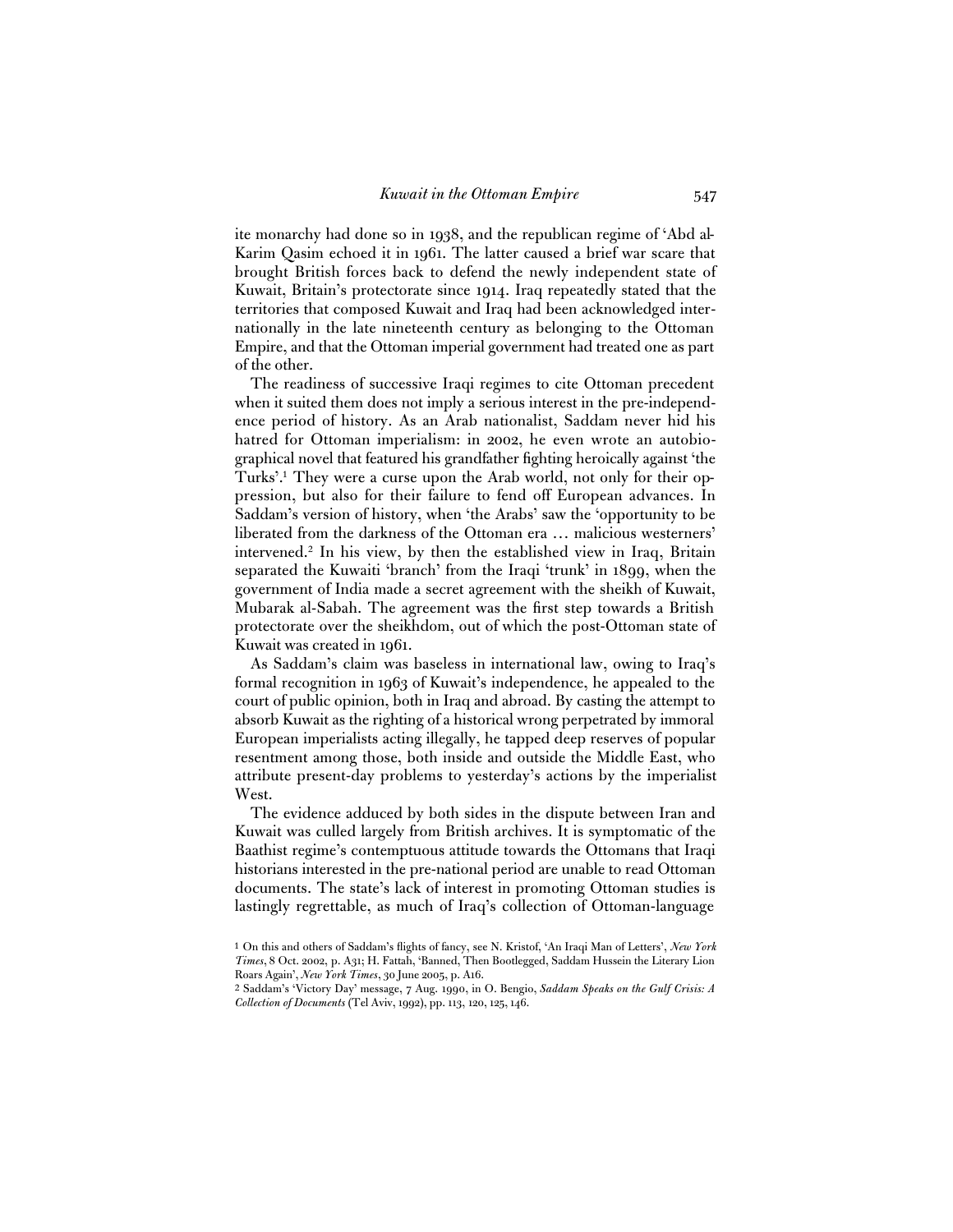documents will remain forever unread, reportedly having been destroyed in the arson and looting that plagued Baghdad after the fall of Saddam's regime in 2003. Although the claims made by Iraq and Kuwait cannot easily be reconciled, neither's may be dismissed as fabrication. Working from similar sources, Iraqis and Kuwaitis draw different conclusions, because the British records they rely on are ambiguous about the status of Kuwait in the period preceding the expulsion of the Ottomans from the Persian Gulf during the First World War. The ambiguity resulted from the shift in Britain's interests in the region and the shifting interests of its local informants. The British, who lacked a permanent representative at Kuwait before 1905, had to rely on hearsay for intelligence. The result was a plentiful supply of contradictory anecdotal evidence, available to both Iraqis and Kuwaitis.

Each side had to make the best use of a handful of uncontested facts, drawn from British records, about the last half-century of Ottoman rule in the Gulf region. The events of three years stand out in significance. The first was 1870-1, when 'Abdallah al-Sabah (sheikh of Kuwait from 1866 to ) accepted the position of *kaymakam* (governor) of the newly created Ottoman *kaza* (district) of Kuwait. The *kaza* and the new *mutasarrıflık* (sub-province) of Nejd (comprising what is now eastern Saudi Arabia and Qatar) were added to the vilayet of Baghdad in 1871. Upon 'Abdallah's death, his brother and successor, Muhammad  $(1892-6)$ , assumed the position of *kaymakam*, as did yet another brother, Mubarak (1896-1915), in  $1897$ , a year after he had assassinated Muhammad. From  $1870-1$  until the First World War, the sheikh of Kuwait held a formal title and received (intermittently) an official stipend, and the Ottoman flag flew over Kuwait and on Kuwaiti ships. Iraq and Kuwait agree that Kuwait was tied politically to the Mesopotamian provinces of the Ottoman Empire.1 They disagree about the nature of the tie.

The second year was 1899, when a representative of the government of India made a secret agreement with Mubarak that gave Britain a veto over the admission of other foreign agents accredited to him and the granting of concessions that might enable foreigners to gain effective control over any Kuwaiti territory. In return, the government of India paid Mubarak 15,000 rupees and promised him Britain's 'good offices'. Although the agreement was kept secret until 1911, it marks the first formal international recognition of Kuwait's autonomy.<sup>2</sup>

<sup>1</sup> The facts as revealed in British records are presented in the standard-setting accounts of the period: J. B. Kelly, *Britain and the Persian Gulf, -* (Oxford, ), and B. C. Busch, *Britain and the Persian Gulf, 1894-1914* (Berkeley, 1967).

<sup>&</sup>lt;sup>2</sup> 'Exclusive Agreement: The Kuwayti Shaykh and Britain, 23 Jan. 1899', in *Diplomacy in the Near and Middle East: A Documentary Record, 1535-1914, ed. J. C. Hurewitz (Princeton, 1956), pp. 218-19.*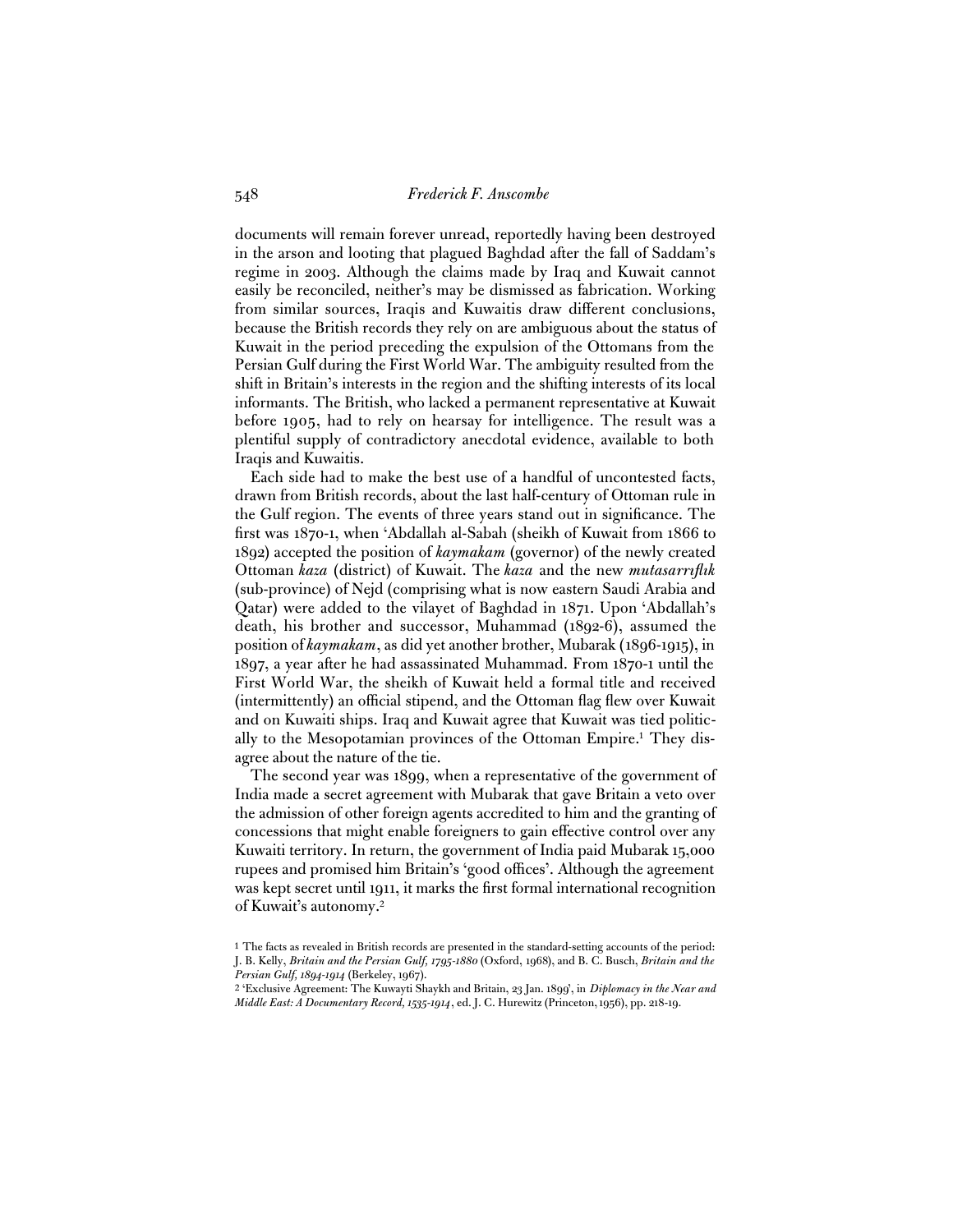The third year was 1913, in which a draft Anglo-Ottoman convention recognized Kuwait to be an 'autonomous' *kaza* of the Ottoman Empire. It also delimited Kuwait's boundaries along a line that the present-day Iraq-Kuwait border generally follows. The convention was ratified by the Ottoman government, but not by the British government, before the outbreak of Anglo-Ottoman hostilities in November halted the British ratification process.<sup>1</sup>

These events are difficult to reconcile. Scholars from outside the Gulf expert in modern legal theory, who have tried to reconcile them, also have relied almost exclusively on British sources. David Finnie, who sympathizes with Kuwait's claims but acknowledges that the Kuwaiti-Ottoman relationship remains obscure, devotes most of his study to the post period.2 Majid Khadduri, who tries to establish the nature of the relation- $\sin^3$  comes to the odd conclusion that the agreement of  $1899$  was probably legally valid because the Ottoman claim to Kuwait was 'the legacy of various legal transactions made at a time when the Ottoman territories … were considered outside the pale of International Law.'<sup>4</sup> Thus, the niceties of international law could be ignored. Such an argument failed to satisfy British officials who worried about the legal status of Kuwait in the early twentieth century. They were well aware that the Ottoman Empire had been recognized formally as part of the Concert of Europe, with the full legal rights under international law enjoyed by other European states, in the treaty of Paris of  $1856$ .

Iraqi historians, who naturally highlight the events between 1871 and 1899 – when Kuwait was formally incorporated into the vilayet of Baghdad until 1875, when it passed into the newly formed vilayet of Basra, itself reabsorbed in 1880 into Baghdad until reconstituted in  $1884 -$ challenge the legitimacy of everything that happened later.<sup>5</sup> They stress the use of the Ottoman flag, the acceptance of the office of *kaymakam* and its subservience to the *valis* of Baghdad and Basra in the provincial chain of command, and Kuwaiti participation in Ottoman military expeditions to eastern Arabia in 1871 and Qatar in 1892. In their view, the agreement of 1899 was illegal and, not having been recognized formally by other parties,

<sup>1</sup> Anglo-Ottoman Draft Convention on the Persian Gulf Area, 29 July 1913, *Diplomacy in the Near and Middle East*, ed. Hurewitz, pp. 269-72.

<sup>2</sup> D. Finnie, *Shifting Lines in the Sand: Kuwait's Elusive Frontier with Iraq* (Cambridge, MA, 1992), p. 17.

<sup>3</sup> M. Khadduri, 'Iraq's Claim to the Sovereignty of Kuwayt', *International Law and Politics*, xxiii  $(1990), 5 - 34.$ 

<sup>4</sup> Khadduri, 'Iraq's Claim', p. 18.

<sup>5</sup> M. al-Dawud, M. al-Najjar, and 'A. al-'Ani, *Al Huwiyya al-'Iraqiyya lil-Kuwayt: Dirasa Ta'rikhiyya* Watha'iqiyya (Baghdad, 1990), especially pp. 28-30; M. al-Najjar and N. al-Hadithi, *Suqut al-Tajzi'a:* Dirasa Ta'rikhiyya 'an 'Awda Qada' al-Kuwayt ila al-'Iraq (Baghdad, 1990), especially pp. 18-20.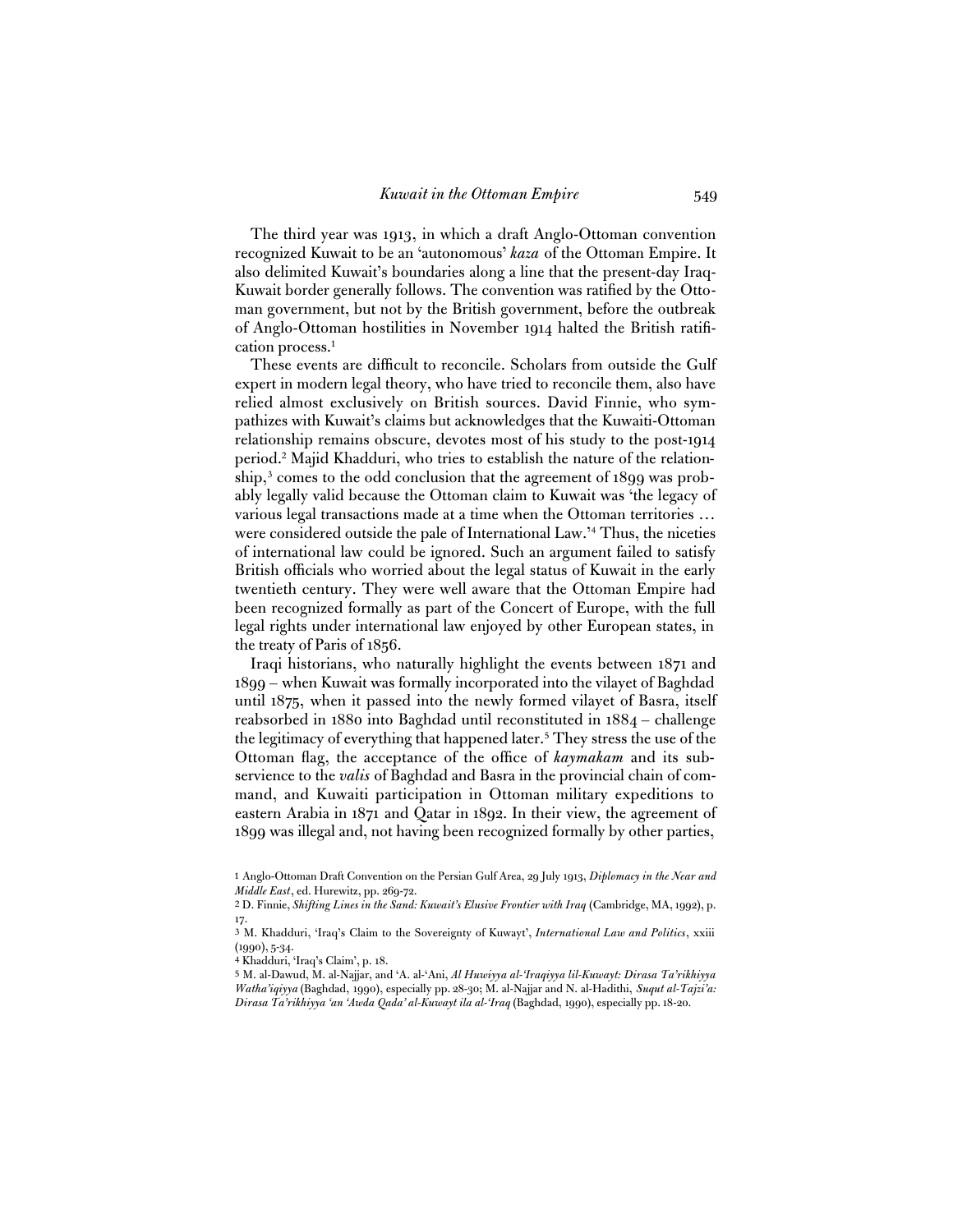is irrelevant to the issue of the degree of Kuwait's autonomy. The convention of 1913 confirmed that Kuwait was part of the vilayet of Basra, with autonomy limited to municipal affairs. That Britain failed to ratify the convention negated its validity as a legal precedent for establishing the border between Iraq and Kuwait. Feroz Ahmad, who is not Iraqi, questions the legality of the agreement of 1899 without endorsing Iraq's territorial claim.<sup>1</sup>

The counter-argument presented by Kuwaiti and other Arab historians belittles the events between 1870 and 1899.<sup>2</sup> In their view, Kuwait's tie to the Ottoman Empire was religious, not political. In an echo of a medieval European ruler's allegiance to the pope, Kuwait flew the Ottoman flag as a symbol of spiritual rather than political allegiance. The title of *kaymakam* was not functional but honorific, and Kuwait's forces joined Ottoman military campaigns only when it suited the sheikh's interests, when they served as allies, not as subordinates. These historians argue that the nature of Kuwait's relationship with the Ottoman Empire was understood by the British, whose agreement with Mubarak would have been worthless had he not been, in effect, independent. The convention of 1913 demonstrated that Kuwait's autonomy was recognized by both Ottomans and British, even if administrative snags prevented the British from ratifying it before the outbreak of war. This version is accepted by Peter Sluglett, in an earlier article in this journal, who, like Finnie, relies largely on the same British sources as both Iraqis and Kuwaitis.<sup>3</sup>

The crux of the disagreement is the nature of the relationship between Kuwait and the vilayets of Baghdad and Basra, in particular the view of the relationship held by Kuwaitis and the Ottoman state at the time. The British view of it varied. Before 1899 and the rumours about first Russian, and then German, plans to terminate the railways they were building in the Middle East at the Gulf, British officials either ignored Kuwait or acknowledged it to be Ottoman territory. As late as April 1893, the ambassador at Istanbul, Sir Clare Ford, stated explicitly to the Ottoman foreign minister, Said Pasha, that Britain recognized Ottoman sovereignty over the territory between Basra and Qatif, a port on the coast of Arabia slightly to the northwest of the Qatar peninsula.<sup>4</sup> The British volte-face in 1899 is best

<sup>4</sup> Government of India, Foreign Department: *Precis of Koweit Affairs, -*, ed. J. A. Saldanha (Simla, 1904), p. 7. An extract of the ambassador's report is in Government of India, Foreign Depart-

<sup>1</sup> F. Ahmad, 'A Note on the International Status of Kuwait before November 1914', *International Journal of Middle East Studies*, xxiv (1992), 181-5, which bases its comments on Busch, *Persian Gulf.* 2 *Al-Kuwayt Wujudan wa Hududan: al-Haqa'iq al-Mawdu'iyya wal-Iddi'a'at al-'Iraqiyya* (Cairo, 1991), esp. pp. 51-63. A paraphrase of this work appeared in English as *Kuwait: Statehood and Boundaries* (Kuwait, 1992), see esp. pp. 56-65.

<sup>3</sup> P. Sluglett, 'The Resilience of a Frontier: Ottoman and Iraqi Claims to Kuwait, 1871-1990', *International History Review*, xxiv (2002), 783-816.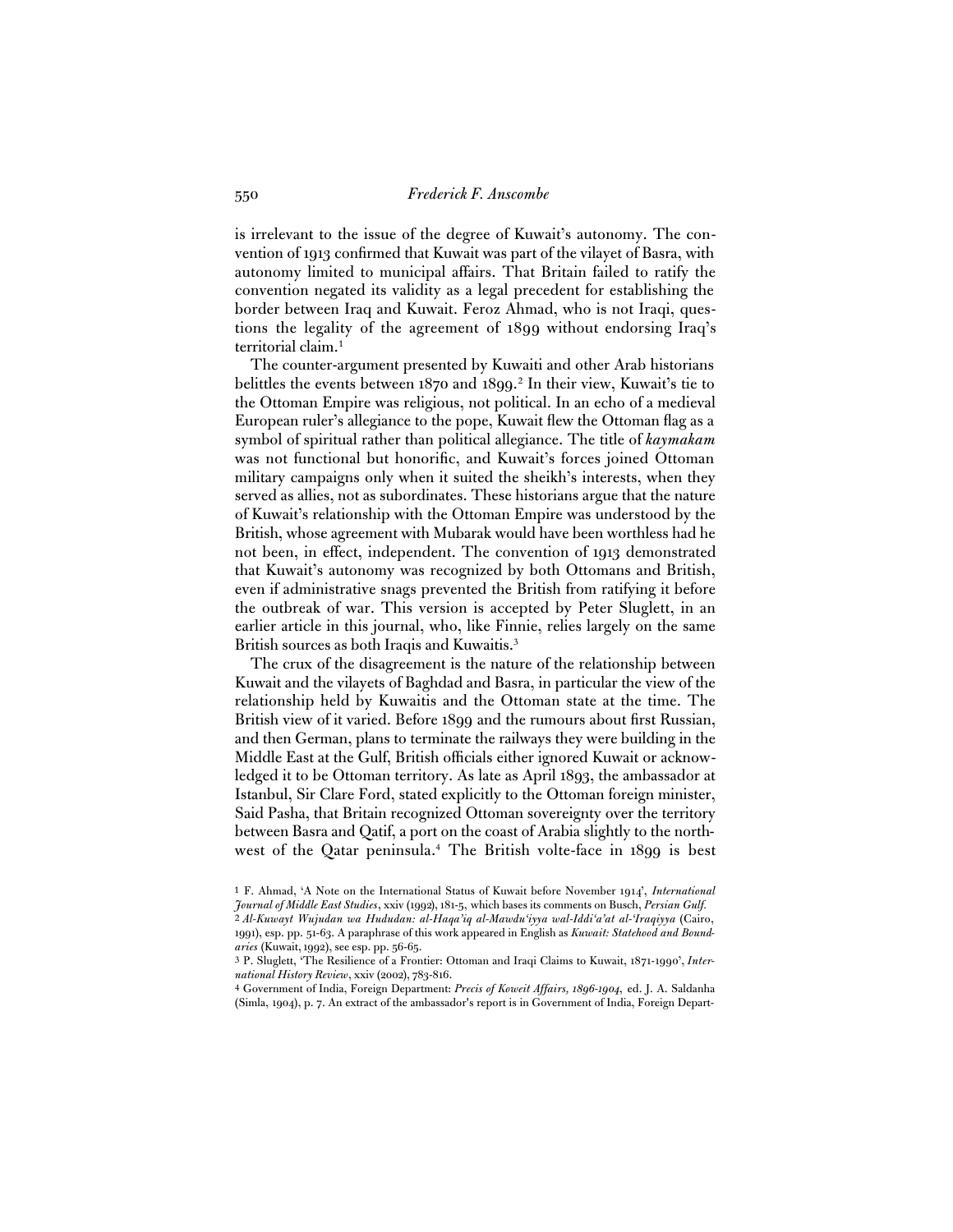illustrated by the viceroy of India, Lord Curzon, who had stated in a book he published in , *Persia and the Persian Question*, that Kuwait belonged to the territory over which 'the Ottoman dominion is established without dispute', words Germany used against Britain in later disputes over the Berlin-to-Baghdad railway.<sup>1</sup> Three months after he took office, in January 1899, Curzon, with the approval of the India office and support of the foreign office, directed the political agent in the Gulf to conclude an agreement with the sheikh of Kuwait.

The shift in Curzon's, and Britain's, attitude was a matter of political expediency, not reasoned legal argument. The uncertainty about Kuwait's legal status, and the government's unwillingness to address the problem, are revealed in the minutes of a subcommittee of the committee for imperial defence from March 1908. To the question of 'how we stand jurisprudentially in Koweit', the under-secretary of state for India, Sir Richmond Ritchie, replied: 'Whenever we (in the India office) write to the foreign office we always say, "The sheikh of Koweit, with whose status the secretary of state for foreign affairs is acquainted;" and similarly when the foreign office write to us they adopt a similar form.'<sup>2</sup> By default, it is left to Ottoman documents to define the nature of Kuwait's relationship with the Ottoman Empire.

#### \*\*\*\*\*

KUWAIT's POSITION WITHIN the Ottoman state can only be understood by recognizing the pressure to change (be it termed 'modernization', 'Westernization', or 'secularization') applied to the empire. Since the end of the seventeenth century, every major European state except Prussia/Germany had seized direct or indirect control over lands and populations that formed part of the Ottoman domains. The threat of partition continued until the dissolution of the empire in  $1923$ , in spite of the formal recognition of Ottoman rights in 1856. Conscious of the need to use the legal tools formally accorded to it, the Ottoman Empire sought, after 1856, to mark its territory with the symbols used by the European powers: flags and legally defined administrative structures that demonstrated effective control. The difficulty lay in finding a way that did not destabilize social structures that still operated according to traditional practices unaffected by modern ideas of international law and the centralized state.

 $\overline{a}$ 

ment: *Precis of Turkish Expansion on the Arab Littoral of the Persian Gulf and Hasa and Qatif Affairs*, ed. J. A. Saldanha (Calcutta, 1906), p. 143.

<sup>1</sup> G. N. Curzon, *Persia and the Persian Question* (London, 1892), ii. 462. On Germany, see Busch, Persian Gulf, p. 210, and J. Plass, *England zwischen Rußland und Deutschland: der Persische Golf in*  $der Britishen Vorkriegs politik, 1899-1907$  (Hamburg, 1966).

<sup>2</sup> Quoted in Plass, *Der Persische Golf*, p. 243.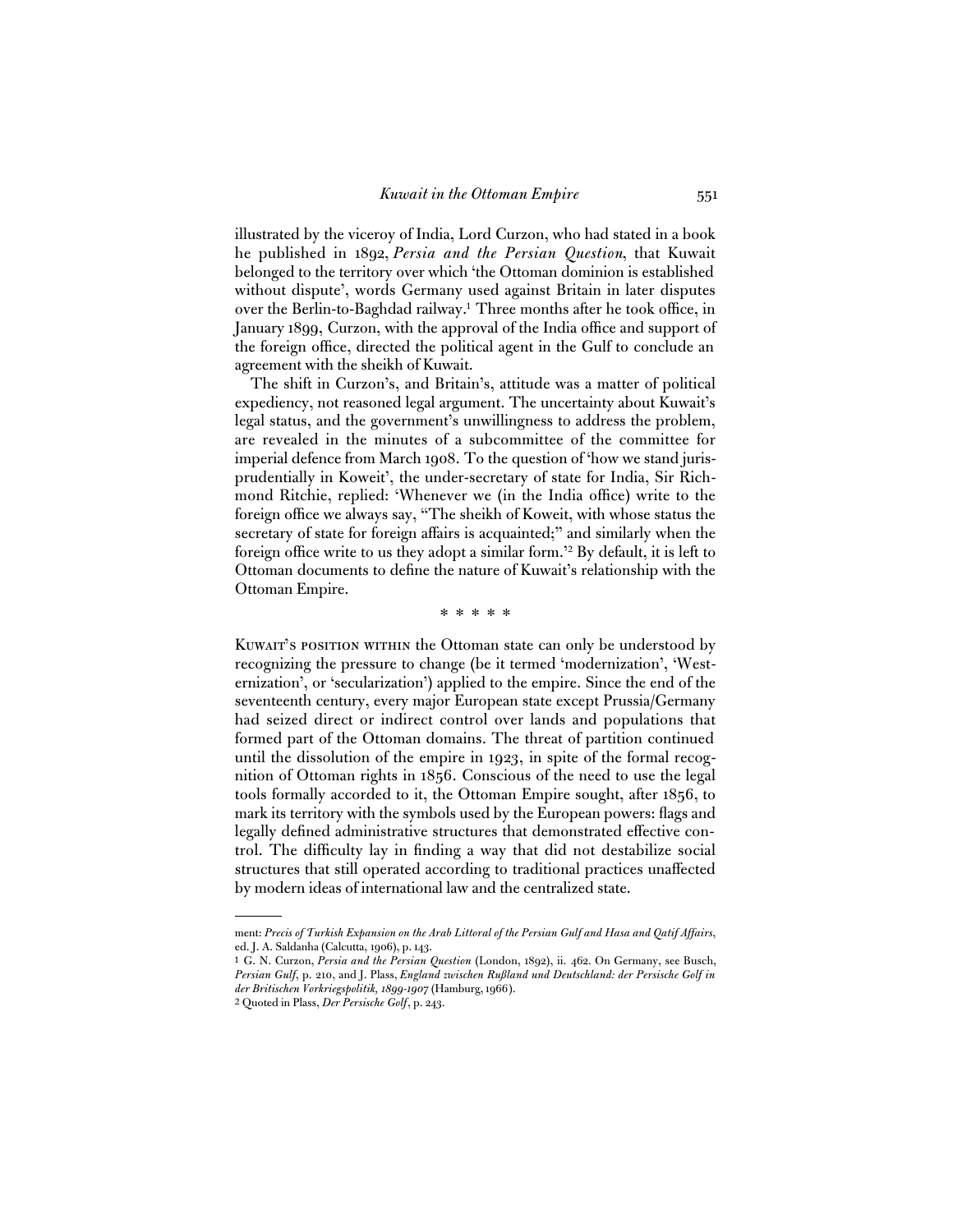#### *Frederick F. Anscombe*

The *vali* of Baghdad in 1870-1, Midhat Pasha, found a method acceptable to both the central government and the Kuwaitis. On  $g$  February 1870, he sent to Istanbul the following report on Kuwait and how it came to fly the Ottoman flag:

The place known as Kuwait is a merchant port of two or three thousand houses lying on the coast twenty-four hours south of Basra. While in the early days it was one of those areas attached to Basra, it later somehow gradually won the status of an independent community, because geographic barriers prevented its supervision and it thus was left on its own. The Franks [Christian Europeans] considering it a 'Republic', it is so marked on [their] maps and is recognized as completely separate and independent. The people of this place, an old part of the well-protected [Ottoman] domains, all belong to the Sunni *madhhab* [the collective body of four schools of tradition-based Islamic law, the Hanafi, Maliki, Shafi'i, and Hanbali] and, all of them being traders, they fly a special form of the Ottoman flag on most of their seven or eight hundred ships. Nevertheless, because they did not want to obey Basra in the past, [Kuwait] remained in an isolated and independent condition and administration. In spite of that, given the current condition of Bahrain under British domination and foreigners' schemes to send ships to seize the Hasa and Qatif coasts lying between Kuwait and Bahrain [by this Midhat refers to suspected British schemes to seize what is now the Gulf coast of Saudi Arabia, following the government of India's intervention in Bahrain in 1869 to install a sheikh of its choosing], correspondence was initiated through various channels for the purpose of finding a means to bring Kuwait under [Ottoman] control and administration. It is clear that, once foreigners become entrenched on the [Hasa-Qatif] coast, they will come in turn to Kuwait. Were we to bring this Kuwait under proper administration, it would smooth the way to saving the area beyond it through the naval force now being organized in Basra, and it is probable that [then] a solution for even the Bahrain problem could be found. Since the sheikhs of Kuwait have long received income from *kare* of dates [from Faw, south of Basra in Iraq], worth 50-60,000 *gurus*, this income was cut off, in order to ease the proposition [that Kuwait come under Ottoman control].

During my most recent trip to Basra, [Kuwait's] sheikhs and elders were brought there. Regarding their comments and the wishes and desires which they showed, [they said that] while they are proud to be subjects of the Sublime [Ottoman] State, their basic fear is to come under impositions such as customs duties and taxes. Since it is the case that the Sublime State in no way needs them, and its basic goal is [to establish its] patronage and protection, the requirements of the situation on this subject were explained to them at length. Then they drew up and submitted a protocol, which included the request that the current sheikh be given the title and office of *kaymakam.* It also asked for the official appointment of judges with permission to exercise their authority as before according to the Shafi'i *madhhab*, since most of the people of the said town are followers of the Shafi'i practice **‒** although there are also some followers of the Maliki and Hanbali *madhhab*s as well – and sharia judicial authority is organized according to the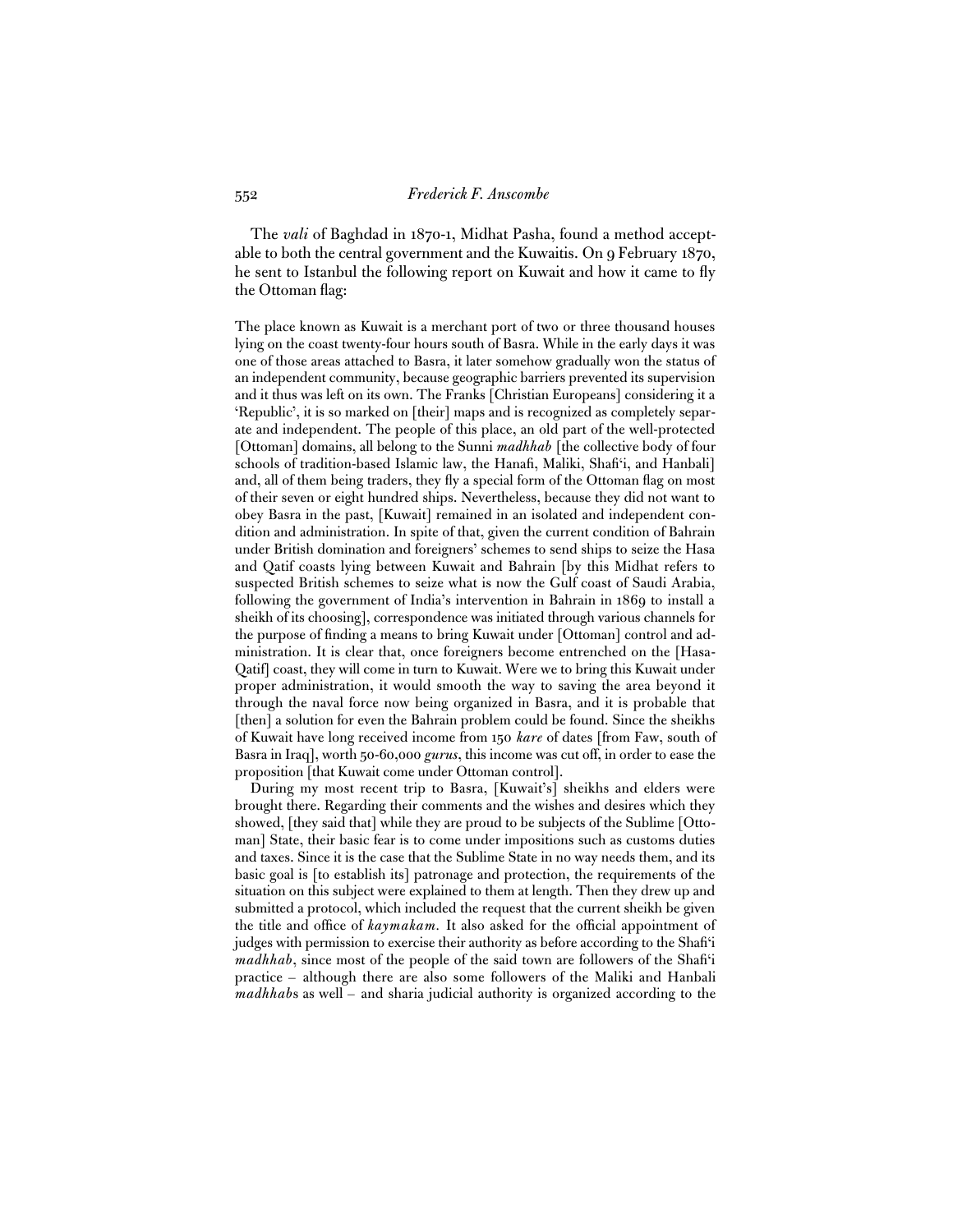Shafi'i school of law. The protocol requests also that imperial warrants be given to five *khutbi* mosques [the main mosques in which congregants gathered for the Friday midday prayers and sermon, during which the sultan's name presumably would be invoked thereafter, the customary acknowledgement of political legitimacy] from among the sacred mosques [of Kuwait]. The necessary decrees have been given in writing, and the matter of the letters of appointment and imperial warrants has been sent by telegraph to the illustrious interior ministry. It has been decided in accordance with current needs that, in order to give [Kuwait] a greater show of order, one hundred military gendarmes should be stationed there, with their salaries paid by [the Kuwaiti leaders]. This, too, should be mutually agreed and brought into effect immediately upon the imminent return of the current *kaymakam*, who is at present in the Hijaz.<sup>1</sup>

The year after writing this report, Midhat called at Kuwait in November 1871, on his way to inspect newly conquered Ottoman territory in eastern Arabia. The sheikh-*kaymakam* 'Abdallah had come to Faw to meet Midhat, who then went out of his way to visit him in Kuwait and to tour the town with its magnificent harbour. His description of the visit embellishes, and alters, parts of his previous report.

First, Midhat justifies the detour to Kuwait by noting the attention and services rendered by the sheikh of Kuwait:

As for 'Abdallah al-Sabah, who was appointed *kaymakam*, he has faithfully and zealously provided good service in support of the military [expeditionary] force from the beginning of the Nejd affair [the occupation of eastern Arabia], without recompense, by sea with more than eighty boats, and his brother Mubarak al-Sabah likewise by land with a large force. [Midhat then remarks upon the pleasant and healthy climate of Kuwait, which has 5-6,000 houses but no water supply or cultivated land] … The inhabitants have lived in security until now. The territory's harbour being very nice and wide, it is protected from attacks that Arab [tribesmen] might launch from the sea; by land it is surrounded by a number of tribes that are under its patronage and control. The community and its prosperity improve day by day. As for the people of the town itself, most are of the Shafi'i *madhhab*, but there are a few of the Hanafi, Hanbali, and Maliki *madhhab*s as well. There are no Jews or Christians, nor any Wahhabis or Shi'is. All of the place's people being engaged in trade or maritime crafts, they have [a fleet] consisting of more than one thousand boats, the smaller of which are used for pearl hunting and for transport to nearby ports such as Basra and Bender Bushire [on the coast of Iran]. They use the large boats to trade with the coasts of India and Baluchistan, with Zanzibar and the ports of Yemen. The Kuwait *kaymakamlık* [office, or as implied here the territory under the control, of the *kaymakam*], which is attached to the Basra *mutasarrıflık* [sub-provincial governorship], is in the charge of the

1 *Vali*, Baghdad to g[rand] v[izier], 9 Feb. 1870 [Istanbul,] B[aşbakanlık] O[smanlı] A[rşivi], U[sul-i]  $\iint[\text{rade}] D[\text{osya}]$  77.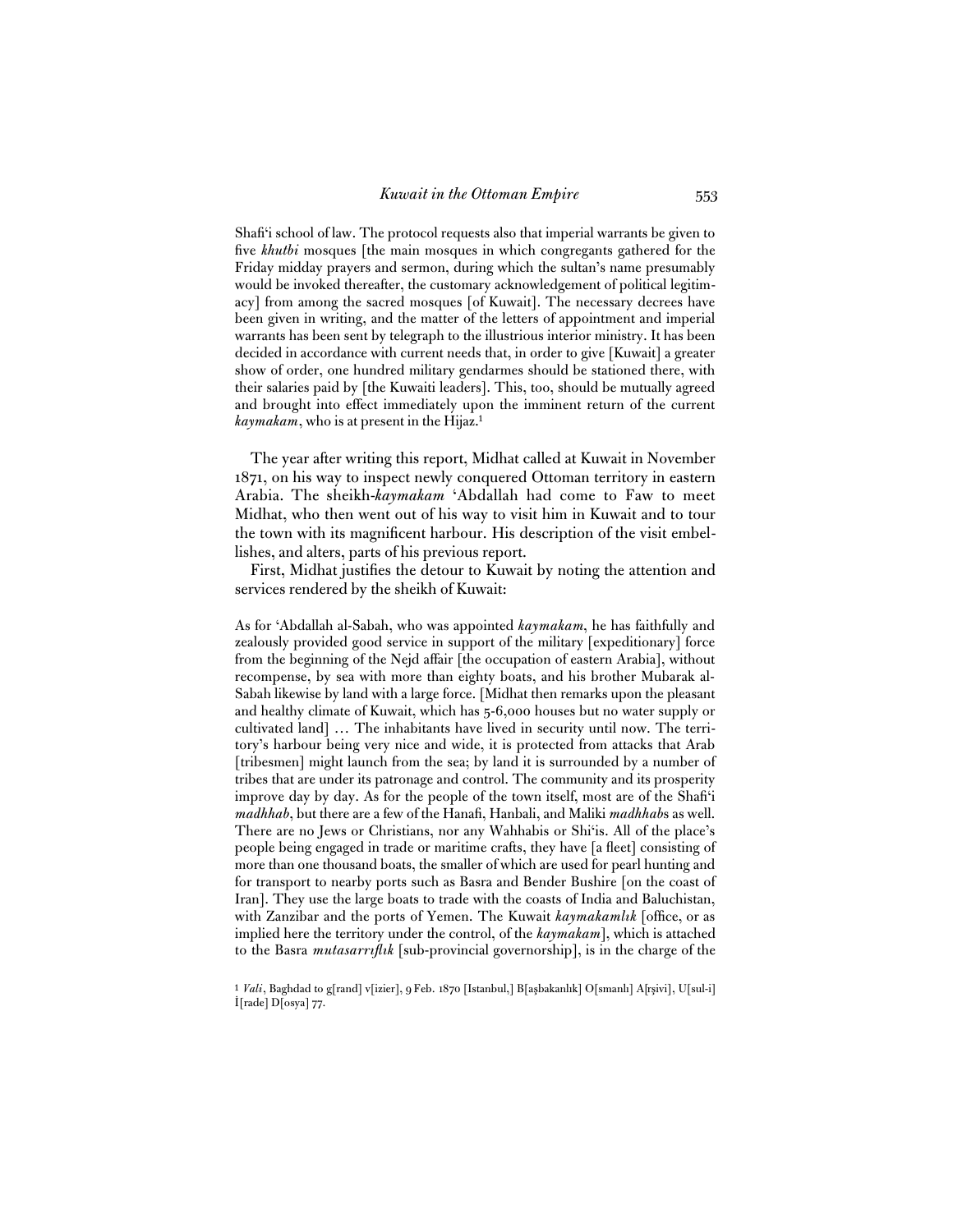aforementioned 'Abdallah al-Sabah, and for legal affairs there is a [religious court] judge. Although issues of organization and security are conducted under the supervision of the *kaymakam*, and legal affairs under that of the judge, there are in the territory no [Ottoman] officials or employees such as officers or gendarmes or guards, other than the *kaymakam*, because there is not even one [penny] of revenue due to, or expenditure by, either the central government or the *kaymakam*, and because the incidence of complaints and disputes that would involve the [Ottoman] government is rare, the inhabitants really all being like members of a family.<sup>1</sup>

Several points leap out from the two documents. Geography made Kuwait neither politically dependent upon, nor answerable to, Basra. It not only had socio-economic ties to southern Iraq but also ties throughout the Gulf and Arabia that reached as far as India and East Africa. Owing to its autonomy, Midhat had to apply financial pressure to persuade Kuwait's leaders to come to Basra, acknowledge Ottoman suzerainty, and recognize the legal symbols of Ottoman control: the Ottoman flag and an Ottoman administrator (the sheikh-*kaymakam*). In turn, the Ottoman authorities recognized the limits of what the Kuwaitis would accept, and their own inability to control the town of Kuwait; an earlier Ottoman scheme to collect customs duties had been dropped in 1867 owing to the certainty of Kuwaiti resistance.2 The Ottoman state thus granted Kuwait a number of exceptional privileges, seen to be in operation, and confirmed, during Midhat's visit. Unlike every other part of the vilayet of Baghdad (including the *mutasarrıflık* of Nejd after 1871), Kuwait never was liable for customs or other Ottoman taxes, its inhabitants were not subject to military conscription, and no Ottoman official other than the sheikh-*kaymakam* resided there. Two *kaymakamlık*s, Kuwait and Qurna, now a town in Iraq, were dependent on Basra; in the Basra provincial gazette of 1890-1, twenty-two officials are listed as serving in Qurna, where normal Ottoman direct administration had been introduced, whereas only the *kaymakam* is listed under Kuwait.<sup>3</sup> Although Midhat's first report suggests the desirability of posting a detachment of gendarmes in Kuwait, no such force was ever raised. Next, again unlike the Ottomans' conduct in any other part of the empire except perhaps the Hijaz,<sup>4</sup> the Ottomans made no attempt to alter the judicial system or to appoint judges learned in Hanafi law, the *madhhab* followed by the Ottoman state. This is particularly remarkable given Midhat's statement in the second report that a few Hanafis lived in

<sup>1</sup> *Vali*, Baghdad, to gv, 3 Jan. 1872 [BOA], İ[rade] D[ahiliye] 44930, encl. 2.

<sup>2</sup> Gv to *vali*, Baghdad, 27 May, 21 Oct. 1867 [BOA], Ayniyat 851/20, 27.

<sup>3</sup> Basra Vilayeti Salnamesi (Basra, 1890-1), pp. 76-7.

<sup>4</sup> On the Ottoman Hijaz, see W. Ochsenwald, *Religion, Society, and the State in Arabia: The Hijaz under Ottoman Control, 1840-1908* (Columbus, 1984).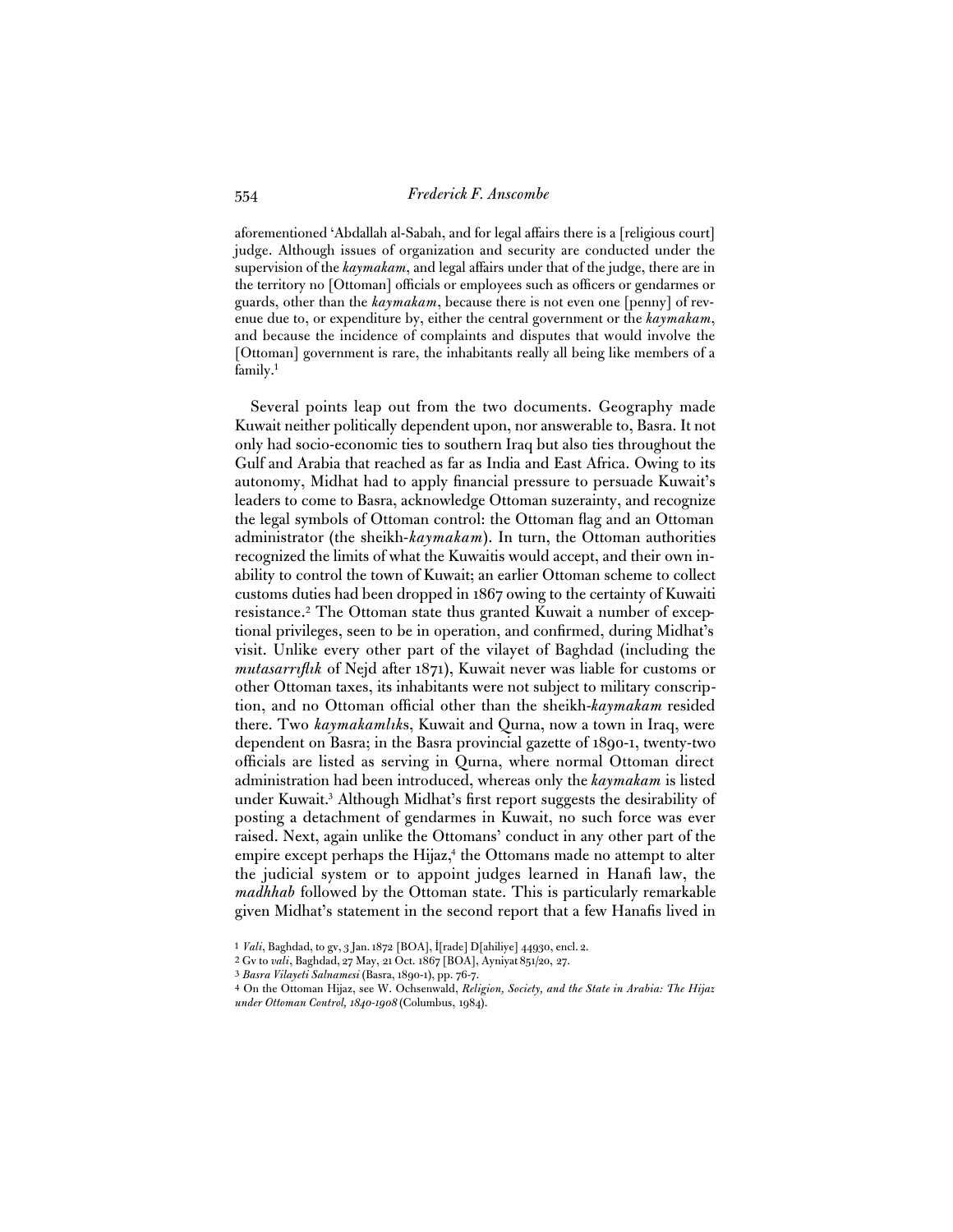Kuwait. Even in mid-nineteenth-century Tunis, a territory only loosely controlled by the Ottoman state but with a small Hanafi population, a Hanafi court operated in parallel with the Maliki, the *madhhab* of the overwhelming majority of Tunisian Muslims.<sup>1</sup> The exemptions that Kuwait enjoyed demonstrate that the Ottomans did not intend fully to incorporate it into the administrative system of Baghdad and Basra, even to the extent that they incorporated the *mutasarrıflık* of Nejd.

Having granted the sheikhs and inhabitants of Kuwait a special status within the Ottoman Empire, the imperial government proved unwilling for almost thirty years to try to alter it. This hesitancy may be attributed to consciousness within imperial government circles that the loyalty of a fragmented, tribal society depended upon treating the population in a straightforward manner by upholding agreements made with them.<sup>2</sup> When provincial officials in Basra suspected the Kuwaitis in the 1880s and 1890s of being heavily involved in the illicit arms trade that supplied the Bedouin tribes with ever-better means of challenging Ottoman authority in the Arabian and Iraqi deserts, the imperial government rejected their requests to be allowed to send gunboats and troops to Kuwait to control the gunrunning and anticipate a British occupation.<sup>3</sup> After Muhammad al-Sabah was murdered in 1896, a petition to be allowed to assume direct control over Kuwait contributed to the dismissal of the *vali* of Basra, Hamdi Pasha, since the position and duties of *kaymakam* had always been left in the hands of the sheikhs of Kuwait.<sup>4</sup>

Only after a year of turmoil in Kuwait and the surrounding areas following the assassination in May 1896 of the second *kaymakam*, Muhammad, by his half-brother Mubarak (who had taken part in the Ottoman expedition to Arabia in 1871) did the imperial government decide with reluctance to intervene directly in Kuwaiti affairs; but only to the extent of replacing Mubarak, the cause of the turmoil, with a member of the al-Sabah family likely to prove more amenable to Ottoman advice.<sup>5</sup> The decision was not carried out, owing to the administrative turmoil afflicting the vilayet of Basra: instead, Mubarak was himself appointed *kaymakam* in December 1897. Despite the imperial government's worries after 1899 about the extent of British influence in Kuwait, it failed to persuade

<sup>1</sup> On Ottoman Tunis, see L. C. Brown, *The Tunisia of Ahmad Bey, 1837-55* (Princeton, 1974), and J. Abu Nasr, A History of the Maghrib (Cambridge, 1975).

<sup>2</sup> On the need for straightforward administration in the Gulf, see memo, vice-consul, London, 5 March 1898 [BOA], Y[ıldız] E[sas] E[vrakı] 14/255/126/8.

<sup>3</sup> Memo, naval commander, Basra, 6 Jan. 1884 [BOA], Yıldız Bab-i Asafi Resmî 27/19; memo, *mutasarrıf*, Nejd, 20 Jan. 1889, YEE 14/366/126/9; report of Qatar uprising investigation team, 22 Sept. 1893, YEE 14/250/126/8, pp. 16-17.

<sup>4</sup> Min[ister of] int[erior] to gv, 12 May 1896 [BOA], B[ab-i Ali] E[vrak] O[dası Gelen-Giden] 66196.

<sup>5</sup> Memo, min. int., 6 April 1897, BEO 70267; memo, council of ministers, 25 May 1897, BEO 71844.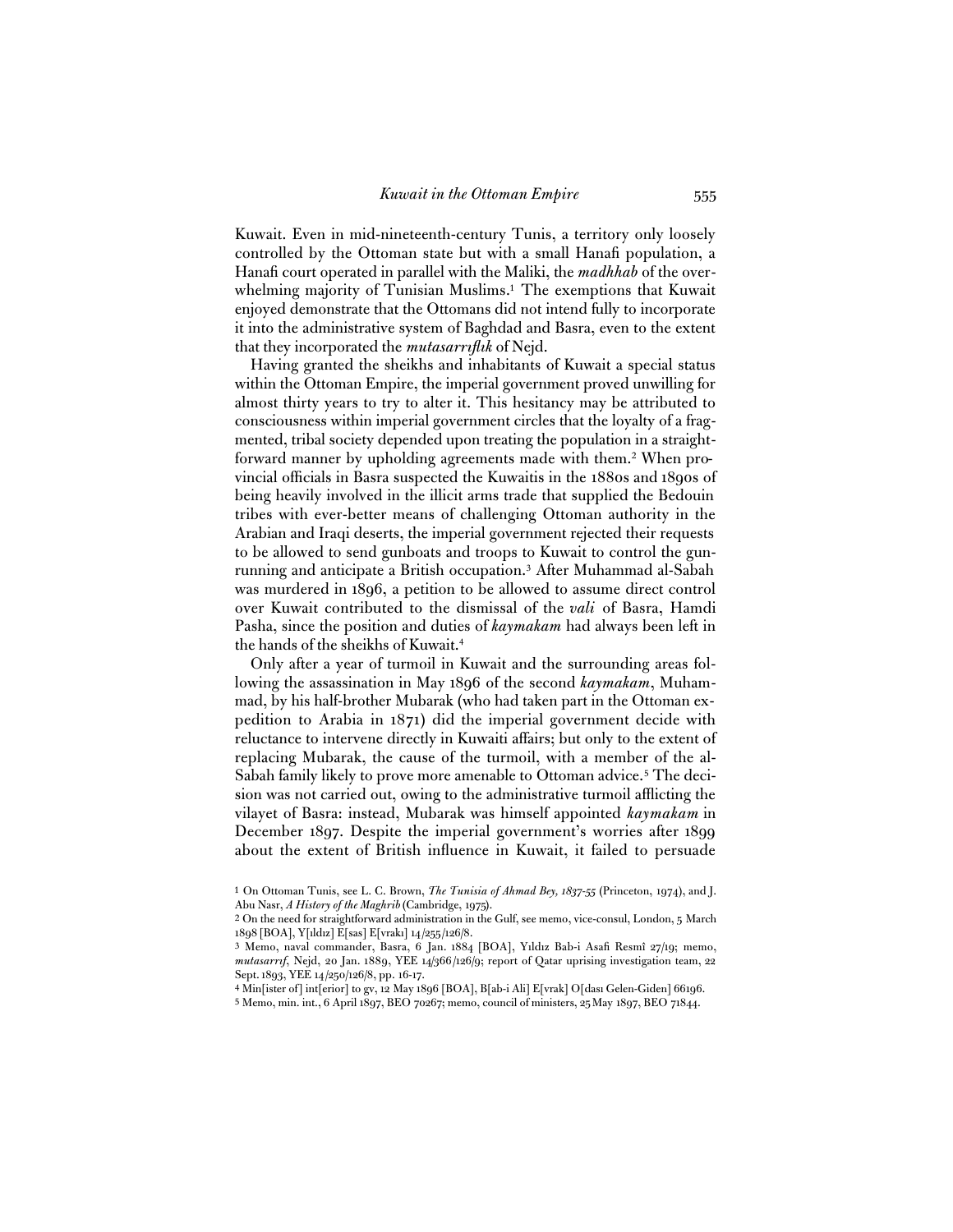Mubarak to allow it to post at Kuwait any other Ottoman official, such as a harbour master. Such success in withstanding the imperial government's intermittent pressure may have led British officials to suppose that Kuwait was independent.

In Ottoman eyes, the Ottoman flag and the title of *kaymakam* were not meaningless: they were meant to establish beyond reasonable doubt that Kuwait was Ottoman territory. The successive sheikh-*kaymakam*s, 'Abdallah, Muhammad, and Mubarak, who received stipends from the imperial government, were expected, in return, to maintain order and to uphold Ottoman rights in their territory.<sup>1</sup> Even though Mubarak made the agreement with the government of India in 1899 before he began to receive the stipend, he had already accepted the position of *kaymakam*, with its rights and responsibilities, which he confirmed by accepting the stipend when it was offered. He had acknowledged most clearly in assuming the office of *kaymakam* in 1897 that Kuwait was Ottoman territory, and he reaffirmed his loyalty to the sultan in 1905 and 1911, despite signing the agreement with the government of India. According to Britain's understanding of constitutional relationships, he had given up the right to make agreements with foreign states. Thus, Kuwait's claim that Mubarak was an independent ruler not tied to the Ottoman state is doubtful.

Mubarak's actions followed from the nature of political power in nineteenth-century Arabia,<sup>2</sup> where nothing resembled the impersonal, corporate state familiar to Europeans. Such political authority as was recognized by most of Arabia's inhabitants was held by the leading families that provided the sheikhs of tribes or towns, like the Al Sabah in Kuwait. Allegiance to an individual was revocable. As authority rested with the family, not the individual, a sheikh who failed to serve the community, or was not politically astute, could be displaced by a relative. This happened in 1896, when Mubarak murdered Muhammad and another half-brother, Jarrah. The imperial government recognized customary familial authority when debating whether to replace him with another member of the Al Sabah in 1897. The limits to the authority of any single member of the Al Sabah, even when recognized as sheikh, is illustrated by Midhat's comment that no taxes were collected in Kuwait. Mubarak's position was

<sup>1</sup> Imperial decree, 16 Aug. 1892, ID 1310-M-31; gv to *vali*, Baghdad, 30 Sept. 1872, Ayniyat 851/164; *vali*, Basra, to min. int., 12 Feb. 1900, UID 77.

<sup>2</sup> See P. Lienhardt, 'The Authority of Shaikhs in the Gulf: An Essay in Nineteenth-Century History', in Arabian Studies, ed. R. B. Serjeant and R. L. Bidwell (London, 1975), ii. 61-75. On Gulf sheikhs' ability to improve their status by manipulating Anglo-Ottoman rivalry, see F. F. Anscombe, 'The Ottoman Role in the Gulf', in *The Persian Gulf in History*, ed. L. Potter (New York, forthcoming 2007). For particulars on Kuwait, see F. F. Anscombe, *The Ottoman Gulf: The Creation of Kuwait, Saudi* Arabia, and Qatar (New York, 1997), ch. 5-6, and J. Crystal, *Oil and Politics in the Gulf: Rulers and Merchants in Kuwait and Qatar* (New York, 1995), pp. 15-35.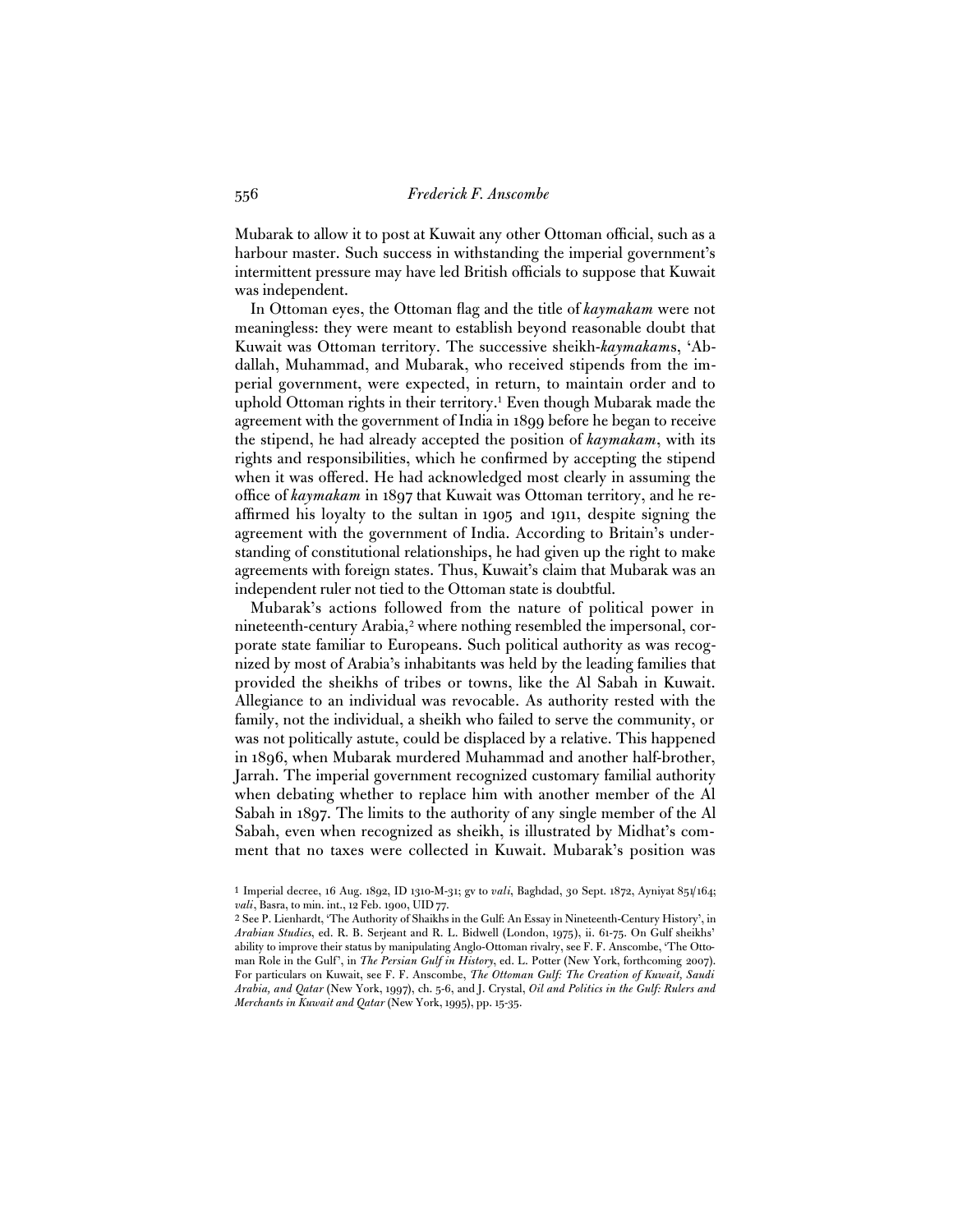exceptionally vulnerable, under threat not only from followers of his murdered brothers, but also owing to the probable displeasure of the Ottoman state, whose representative the late sheikh-*kaymakam* had been.

Mubarak's actions are explained by the need to buttress his authority. The office of *kaymakam*, which he worked hard to be appointed to by Kuwait's Ottoman overlord, nullified the threat of Ottoman action over the murder of his predecessor. The agreement with the government of India provided insurance not only against the Ottomans but also local rivals, who might have offered privileges to the British in return for recognition once Mubarak was overthrown. The agreement had the second advantage that, in binding his descendants, it increased the likelihood that his line would squeeze rival lineages of the Al Sabah out of contention for the leadership of Kuwait. With the backing of a European great power accustomed to dealing with centralized states and preferring to work with one ruler rather than a family or group of families, Mubarak extended the customary rights of Al Sabah sheikhs over Kuwait's inhabitants.<sup>1</sup> In 1899, he introduced a system of tax collection, for the first time. Nonetheless, in 1905, he explained to an Ottoman army officer who had deserted, Hüseyin Hüsni, that he had accepted the government of India's protection only for himself and his personal rights; the land and other property of Kuwait belonged to the Ottoman state.<sup>2</sup> In his own eyes, he maintained multiple allegiances.

If Kuwait's claim always to have been independent seems doubtful, Iraq's claim that Britain carved Kuwait out of *Iraq* during the late Ottoman period is more so. Ignoring the fact that the state of Iraq is a post-Ottoman creation, it is clear from the Ottoman records that Kuwait never was fully incorporated into any of the vilayets later incorporated in Iraq by Britain and the League of Nations after the First World War. The imperial Ottoman government recognized the autonomy of the sheikh in managing Kuwait's internal affairs: it ratified the Anglo-Ottoman convention of 1913 so quickly because the terms both confirmed the relationship between Kuwait and the imperial government settled in 1870, and formally recognized Kuwait as Ottoman territory, a step both the foreign office and government of India had avoided taking since 1899.

The Anglo-Ottoman convention also settled the territorial extent of Kuwait. Iraq, even when not contesting Kuwait's claim to have been independent since 1918, has claimed that Britain, under the convention, delimited the border between Kuwait and the remainder of the vilayet of Basra along a line that was too generous to Kuwait.<sup>3</sup> That delimitation set

<sup>1</sup> See, in particular, S. Alghanim, *The Reign of Mubarak Al Sabah: Shaikh of Kuwait, 1896-1916* (Lon- $\gamma$  don,  $1998$ .

<sup>2</sup> H. Hüsni, *Necid Kıta'sının Ahval-i Umumiyesi* (Istanbul, 1910), pp. 266-7.

<sup>3</sup> See Finnie, *Kuwait's Frontier with Iraq*, esp. chs. 8, 10-11.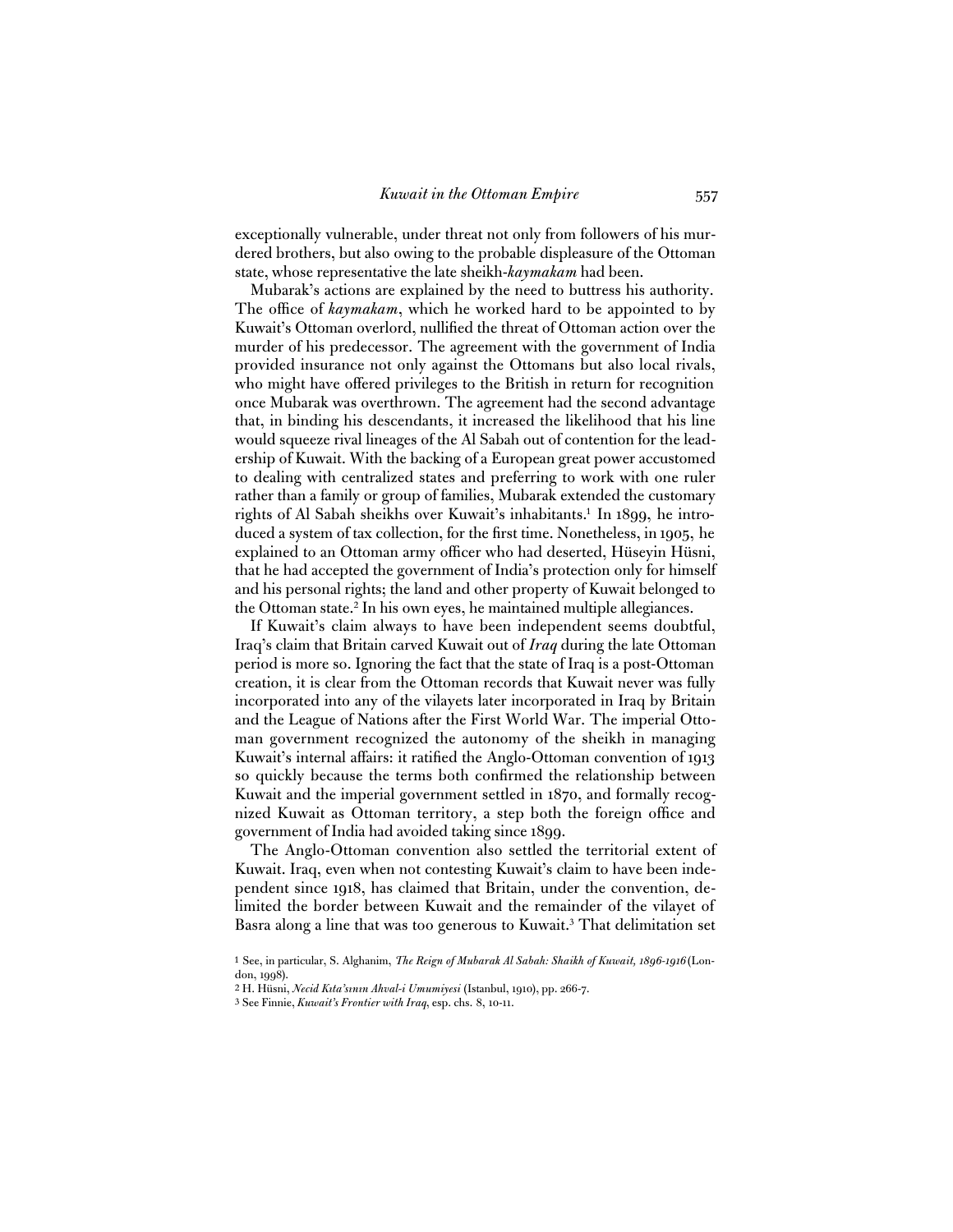*Frederick F. Anscombe*

the border of today. The Ottoman records ignore the issue of the border's correct location. The area in question was an economic wasteland, without permanent settlements: running a line through it, on one side of which the sheikh of Kuwait would exercise 'authority', on the other the *vali* of Basra, would have seemed strange to those familiar with the area before 1913. The settlements closest to the frontier - Zubayr, Umm Qasr, and Safwan were placed on Basra's side of the line because they had been administered from Basra, to the extent that they were administered at all, at least from the beginning of the twentieth century.<sup>1</sup> Although Midhat's second report states that Kuwait was surrounded by tribes 'under its patronage and control', the point south of Zubayr, Umm Qasr, and Safwan at which Mubarak's influence became paramount (if it existed) had to be guessed. The imperial government's repeated requests to officials in Basra for information about such spheres of influence show that it did not know of any areas under Basra's control that were placed in 1913 on Kuwait's side of the frontier.<sup>2</sup> The border's placement in 1913 cannot be said to have been unjust at the time.

\*\*\*\*\*

THE NATIONAL HISTORIES of states formerly part of the Ottoman Empire written by all sides in the Iraq-Kuwait dispute are flawed. The Ottoman records show that Kuwait, though not independent in the late nineteenth and early twentieth centuries, was autonomous. It was not directly controlled by the vilayet of Baghdad or, later, Basra, even between 1870 and , the period of most effective Ottoman authority in the Gulf.

If the extent of Ottoman territorial sovereignty or the structure of Ottoman provincial administration in the late nineteenth century were valid grounds for redrawing present-day frontiers, Iraq would have a better claim to the Eastern Province of Saudi Arabia and to Qatar than to Kuwait. They formed part of the *mutasarrıflık* of Nejd, which first the vilayet of Baghdad and then the vilayet of Basra administered from 1871 to 1913. Such a claim would count for little in the court of public opinion, not only on account of geography, given the distance separating Qatar and the Eastern Province of Saudi Arabia from Iraq, but also because British imperialism could not be blamed. Basra lost control of Nejd in 1913 when 'Abd al-'Aziz ibn Sa'ud (founder of the kingdom of Saudi Arabia) and his Arab followers evicted the Ottomans by force, the sort of activity attributed implausibly by Saddam Hussein to his grandfather. An Iraqi historical claim to Saudi Arabia would be derided; the Iraqi historical claim to

<sup>1</sup> Chief imperial secretary to gv, 23 Dec. 1901, UID 77.

<sup>2</sup> Gv to *valis*, Basra and Baghdad, 23 March 1912, BEO 301361; gv to *vali muavini*, Basra, 14, 25 Feb., 1 March 1913, BEO 310745, 311041, 311104; vali muavini to gv, 23 Feb. 1913.